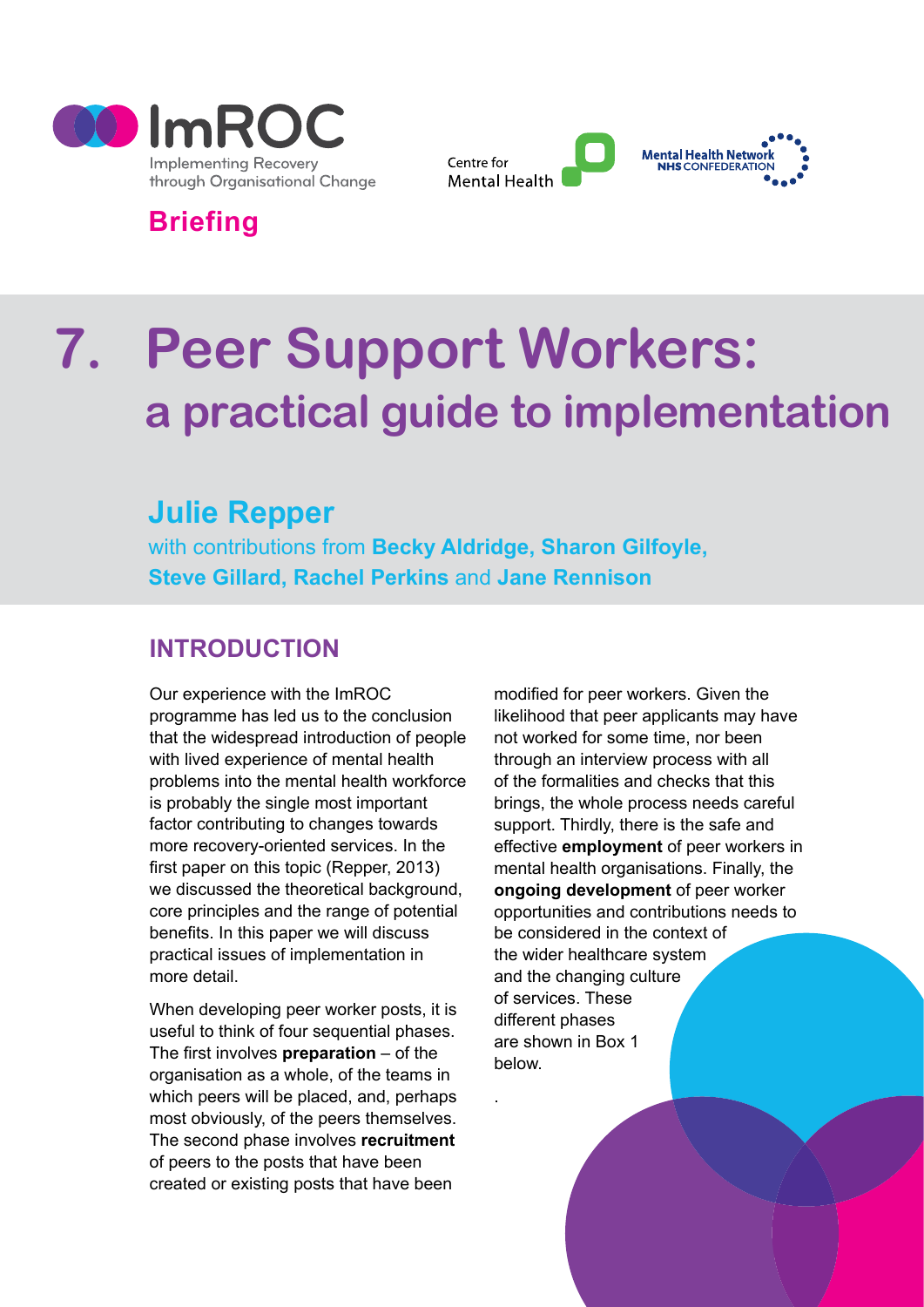# **Box 1: Developing peer worker posts: four phases**

#### **1. Preparation**

- **•**  Preparing the organisation
- **•**  Preparing the teams
- **•**  Defining roles
- **•**  Common myths and misconceptions
- **•**  Preparing the peer workers (training and work placement opportunities)
- **•**  Developing job descriptions and person specifications

#### **3. Employing peer workers**

- **•**  Selecting placements
- **•**  Induction/orientation
- **•**  Supervision and support
- **•**  Maintaining wellbeing

#### **2. Recruitment**

- **•**  Advertising
- **•**  Benefits advice
- **•**  Applications
- **•**  Interviews
- **•**  Occupational health
- **•**  CRB checks
- **•**  Supporting people who are not offered posts
- **4. Ongoing development of the role**
	- **•**  Career pathways
	- **•**  Training opportunities
	- **•**  Wider system change

# **ACKNOWLEDGEMENTS**

Advances in recovery-focused practice arise from collaborative partnerships between individuals and organisations. The ImROC briefing papers draw upon this work. Each paper in the series has been written by those members of the project team best placed to lead on the topic, together with contributions from other team members. In this case we particularly wish to acknowledge the contribution of those individuals who have been prepared so generously to share their materials and experience on this important topic. We particularly want to acknowledge the contribution of **Becky Aldridge** (Dorset Mental Health Forum), **Sharon Gilfoyle** (Cambridgeshire and Peterborough NHS Foundation Trust), **Liz Walker**, **Emma Watson** and **Marissa Lambert** (Nottinghamshire Healthcare NHS Trust) and **Jane Rennison** (Central and North West London NHS Foundation Trust).

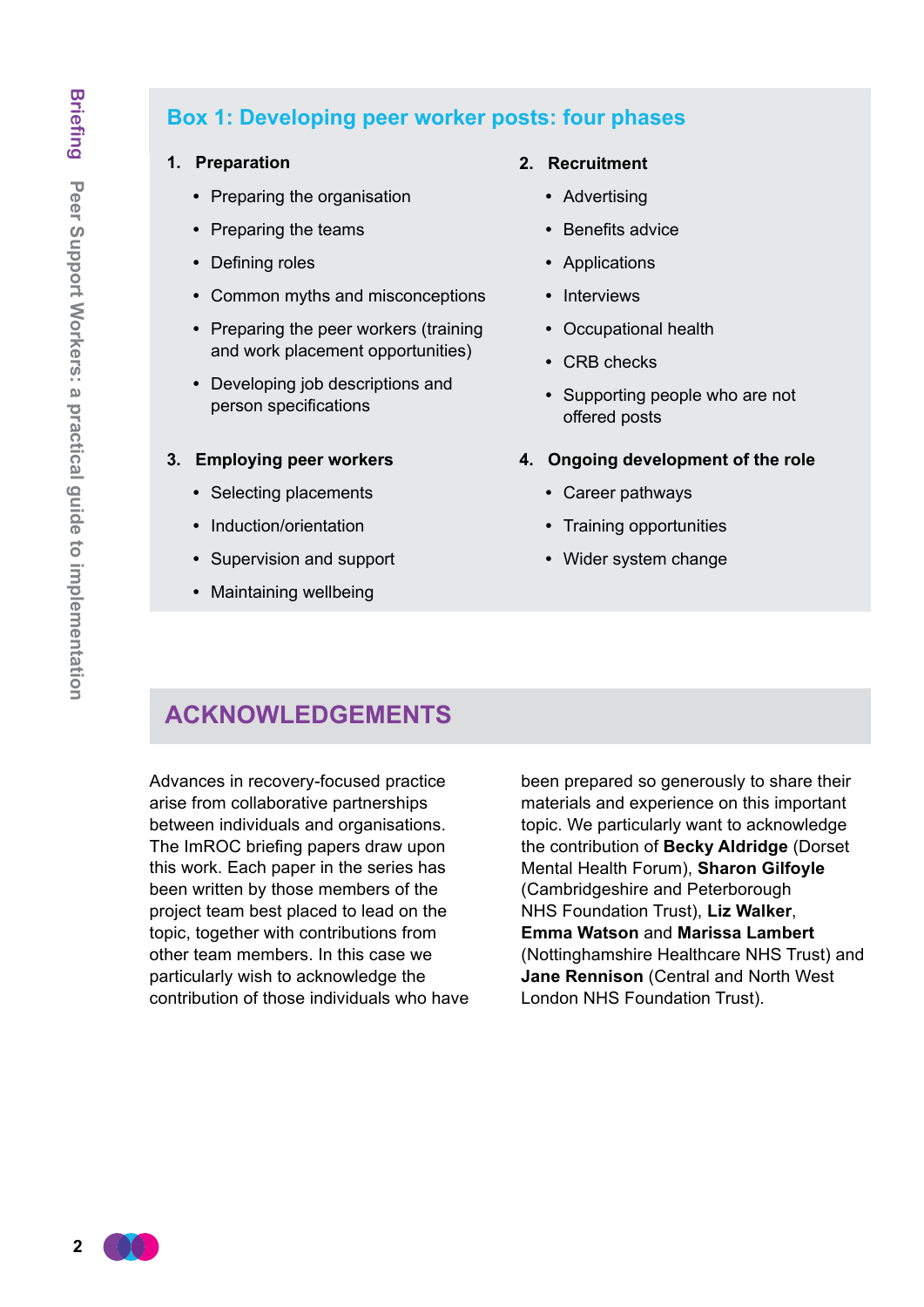# **PHASE 1 – PREPARATION**

#### **Preparing the organisation**

The development of peer worker posts must begin with consideration of the context in which they will be employed. Although peer workers are, by definition, vulnerable to mental health problems, this does not necessarily mean that they have different needs to existing staff. Therefore, preparing an organisation for peer workers generally involves improving systems and supports so that they are more supportive for all staff.

The development of peer roles requires engagement and commitment from many different parts of the organisation. A project steering group will therefore need to be established and its membership should include representatives from the various parts of the organisation that will be affected, for example HR, management, professional groups, communications, etc. It is also important to include people who use the services, their family and friends, and members from relevant local partner organisations.

Once established, the project group then needs to develop a clear plan, within the identified financial resource, with specific actions, accountabilities and timescales. This will change as the project evolves, but clear planning from the start is essential to keep the project on track. It may be assisted by having some external monitoring of progress.

This group needs to work through a number of critical issues, beginning with the fundamental questions, *'Why do we want to employ peers?'* and *'What differences do we hope they will make?'.* For example, in Nottingham, the peer support service was developed in order to, *"improve the recovery orientation of mental health services and to improve the recovery outcomes of people using services, and where applicable, their carers. We envisage that service users will relate better to the mental health system as a whole by seeing it as an entity that is more accessible, approachable and relevant to their needs. We* 

*hope that by working alongside peer workers, current staff members will be inspired to work in a more recovery-focused manner and see the whole person in terms of their potential rather than as a presentation of distress, problems and diagnosis"*.

In the current climate, it is particularly important to be aware of the danger of creating peer support roles for the sole purpose of saving money, or simply to carry out tasks that other staff are unwilling to do.

To deliver on these ambitions requires commitment from the senior executive team. This vision needs to be communicated to relevant departments and teams through a variety of methods including information workshops, staff briefings, newsletters, etc. Potential peer workers must work in partnership in these exercises.

- **a. Human Resources (HR)** At the heart of establishing successful peer support worker progammmes will always be the support of HR departments (indeed, some of the most successful schemes have been led by HR professionals). Ensuring that HR colleagues understand the aims and philosophy of peer support and are in a position to offer their guidance regarding the recruitment, job descriptions, interviewing and supervision of peer support workers, is therefore essential. (Further detail about HR issues is provided in Phase 2 on recruitment).
- **b. Workforce planning** Predicting the future balance of traditional professionals and peer workers, in line with developments in practice, commissioning targets and financial constraints is a key challenge. The issue is not that peers could – or should – replace all professionals, but there is a question of balance to be addressed. Should the workforce comprise 10, 20, 30 or 50 per cent peer workers? Local services need to agree local targets and prepare to work towards them.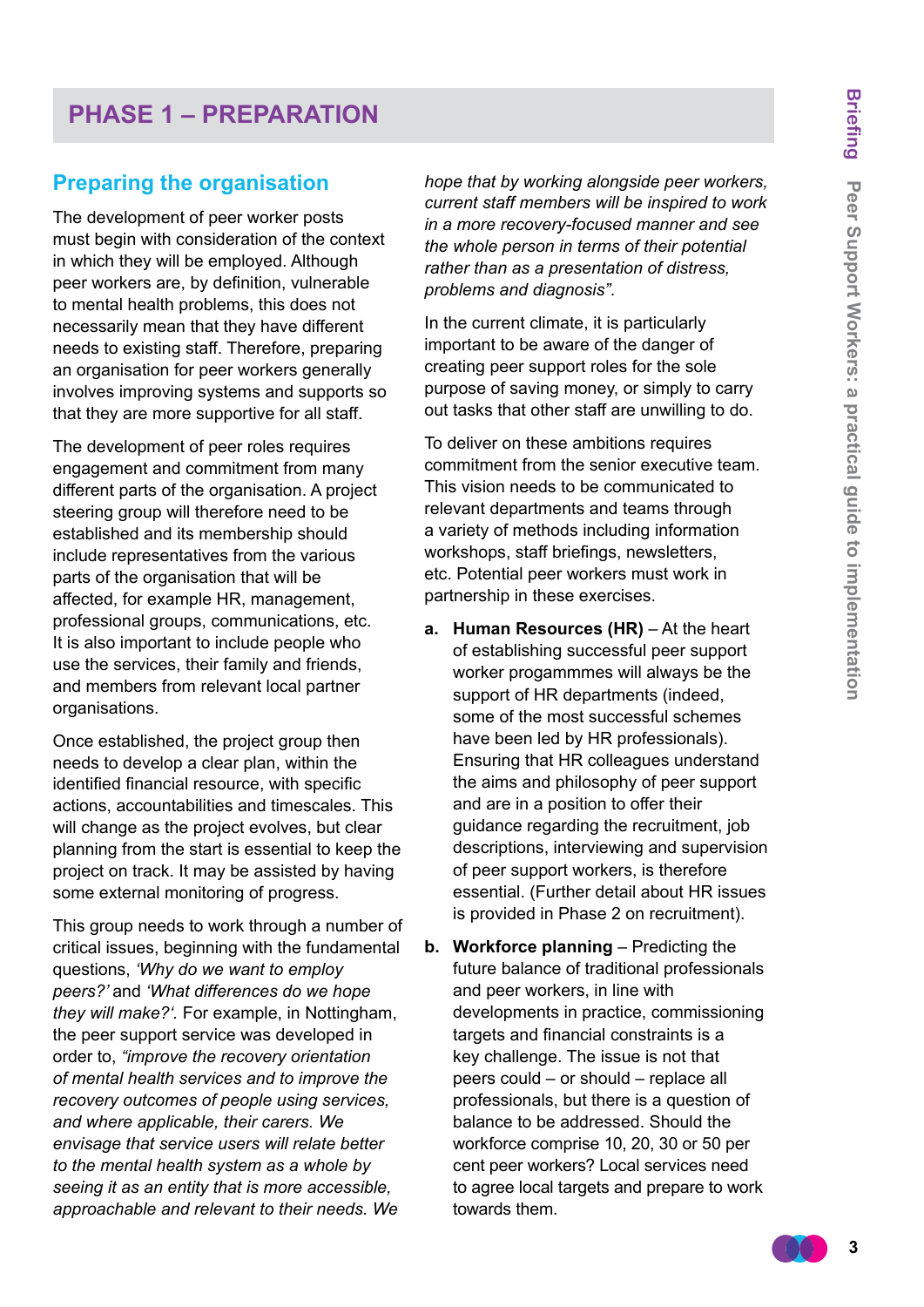- **Briefing** Peer Support Workers: a practical guide to implementation **Peer Support Workers: a practical guide to implementation**
- **c. Occupational health (OH)** Occupational health services have a critical role to play in providing advice regarding appointments of new staff (peers) and return to work plans for peers who have periods of absence due to recurrence of illness. Although the same rules should apply to peer workers as to other staff, OH clinicians may be particularly anxious regarding fitness and 'return to work' issues when the person is known to have had mental health problems and is returning to work in a mental health service setting. They may be less familiar with the concept of 'reasonable adjustments' to the workplace as applied to people with mental health issues (see Perkins *et al*., 2009; Royal College of Psychiatrists, **[http://](http://www.rcpsych.ac.uk/usefulresources/workandmentalhealth.aspx) [www.rcpsych.ac.uk/usefulresources/](http://www.rcpsych.ac.uk/usefulresources/workandmentalhealth.aspx) [workandmentalhealth.aspx](http://www.rcpsych.ac.uk/usefulresources/workandmentalhealth.aspx)**). Members of the project team will therefore have to ensure that OH colleagues are fully involved in the project from the outset and that their continuing engagement is secured. (Again, these issues will be discussed further later in the paper).
- **d. Finances/Management**  Where new posts are to be created, or existing posts redefined, there may be financial implications. Funding needs to be identified to cover basic salary and oncosts, recruitment, training, peer-led advice/supervision, relief cover, travel, administration and equipment costs. If comprehensive costs are not identified at the beginning of the project they will inevitably return to haunt the project team at a later date and may determine the extent of the success of integrating peer workers into the workforce.
- **e. Involving staff 'learning and development units'** – The employment of peer workers may create new opportunities for learning and development departments to work collaboratively with peers in developing and delivering training to a variety of staff groups (and groups outside the organisation, e.g. police, GPs, etc.).
- **f. Developing relationships with local social services departments and nonstatutory partners** – Peer roles can

usefully transgress the artificial boundaries often found between services, so any steering group is likely to need to include relevant partner organisations. For example, social services departments may provide funding for joint training; local peer-led or voluntary sector organisations might be involved in the preparation, training and supervision of peers. This is particularly important in the early stages of the project as user-run organisations may have considerable existing experience relating to the topic and may be able to provide advice, support and active collaboration regarding training and supervision. However, it may also give rise to conflicts (see Box 2).

**g. The role of commissioners** – At the moment the role of commissioners is still unclear. Broad policy is set by NHS England, but local clinical commissioning groups are likely to retain a considerable amount of autonomy over what services are sought and from whom. This offers opportunities as well as challenges. Similarly, as the health and wellbeing boards develop, there is likely to be room for influencing commissioning decisions at a local level.

#### **Preparing the teams**

If the introduction of peer workers is to be successful then the preparation of the teams in which they are to be placed is essential. The whole team must understand and own the process and it should form part of a broader, recovery-focused, transformation of services. In several pilot studies of peer workers, it has been reported that they are less likely to be successful or effective in teams that are not already working in a recovery-focused manner and not committed to engaging with peers as team members (McLean *et al*., 2009; Repper & Carter, 2010). Therefore, it is strongly recommended that teams in which peer workers are placed have already accessed training in recovery-focused practice and have a commitment to making the service more recovery-focused.

In practical terms, it is most helpful if the team is given an opportunity to work together, with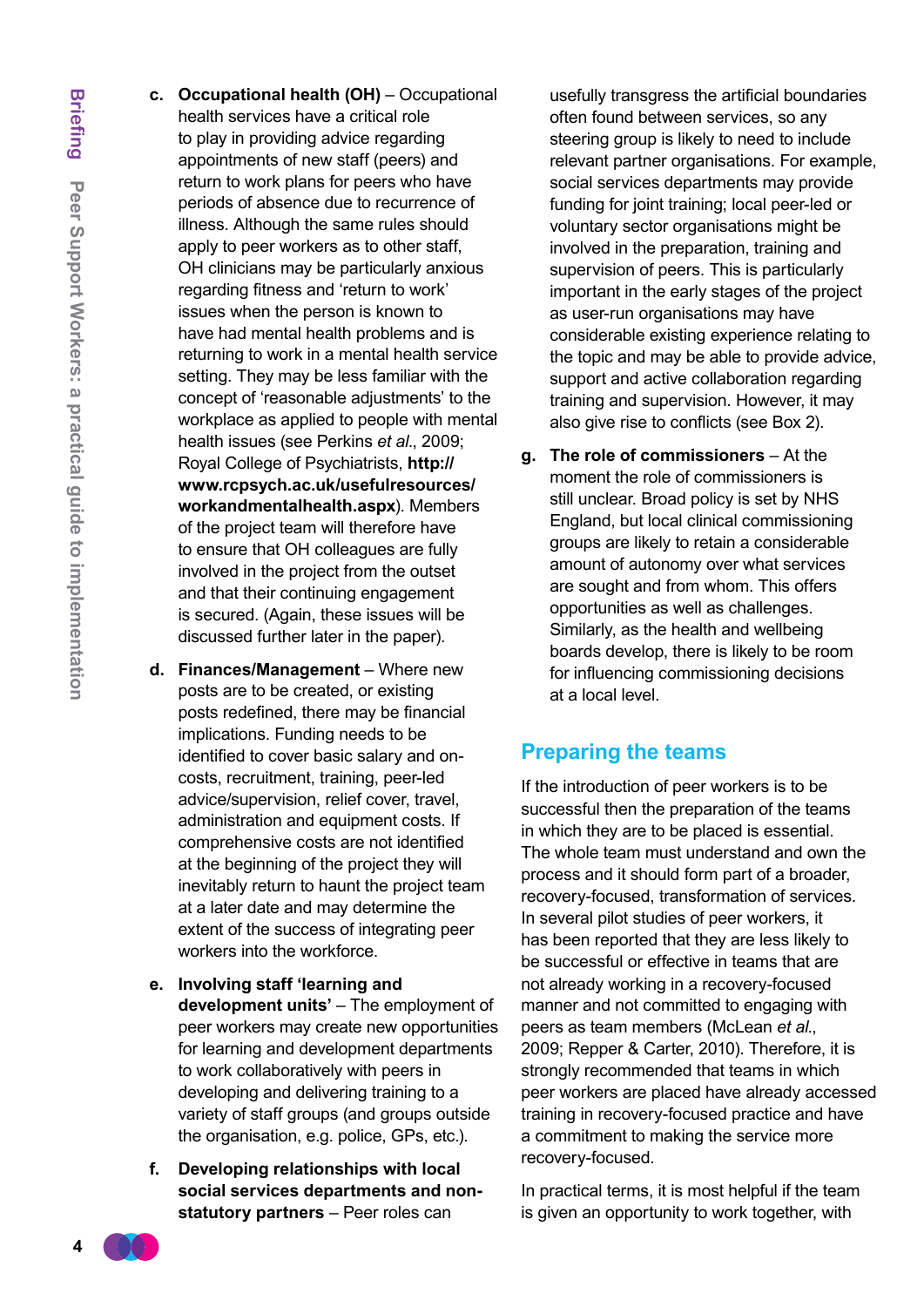#### **Box 2: Conflicting agendas in user-run groups and statutory providers**

In Nottingham, external user-run groups have been vital in the development of peer worker posts within the trust. Making Waves (see **www.makingwaves.org**) co-produced the peer worker training and provided supervision for the first peer workers. However, this collaboration became difficult when the Trust's expectations of peer workers conflicted with the beliefs of Making Waves.

At the heart of the dispute was a difference of view regarding whether certain standard training elements (specifically 'control and restraint' training) which is mandatory for Trust staff, should be included in the role of peer support workers. The view in Nottingham was that peer workers should have a clear role in influencing the culture of the organisation by demonstrating recovery-focused practice, expressing their views and challenging poor practice (indeed their slogan has become 'Inspire to Influence'). In addition, if they do not wish to restrain a person or take part in the forced use of medication, they should be able to choose to take the role of supporting others in the area, and not necessarily become involved themselves. However, if it was an emergency and someone's safety was threatened, it could not be guaranteed that this might not be overridden. This seems a reasonable compromise and has encouraged the Trust to commit to a policy of 'No Force First' moving towards the abolition of unnecessary restraint. This difference of view regarding the role of peer support workers thus provoked a very helpful debate.

the peer support workers and other mental health practitioners, from teams which have successfully integrated peer worker roles within their team. Ideally, a day should be set aside to:

- consider the nature and role of peer support and how it differs from other roles in the team (see Box 3)
- **•**  meet, and hear the stories of, peer workers and mental health practitioners from other teams where they have been successfully introduced
- honestly discuss hopes, fears and concerns
- consider the different sorts of expertise within the team
- **•**  review peer worker job descriptions and person specifications to ensure that they embody the core principles of peer support
- **•**  develop a sense of collective ownership by coming together to think about the relative roles and responsibilities of peer workers and other team members in their own particular context

**•**  provide reassurance from senior managers that there is a commitment to these developments from the top and that they will respond to questions and concerns.

This will need ongoing follow-up support. At the heart of these discussions should be an acknowledgement that all staff bring a different balance of contributions from three essential sets of skills and abilities:

- **a.** their personal experience of life outside the mental health arena (skills, interests, culture, values, education etc.)
- **b.** their personal experience of trauma, distress and mental health difficulties
- **c.** professional/mental health training and experience.

The core role of a mental health professional is based on their professional expertise and this shapes their relationships. However, the core role of a peer support worker is based on their lived experience of mental health challenges and this informs a different kind of relationship.

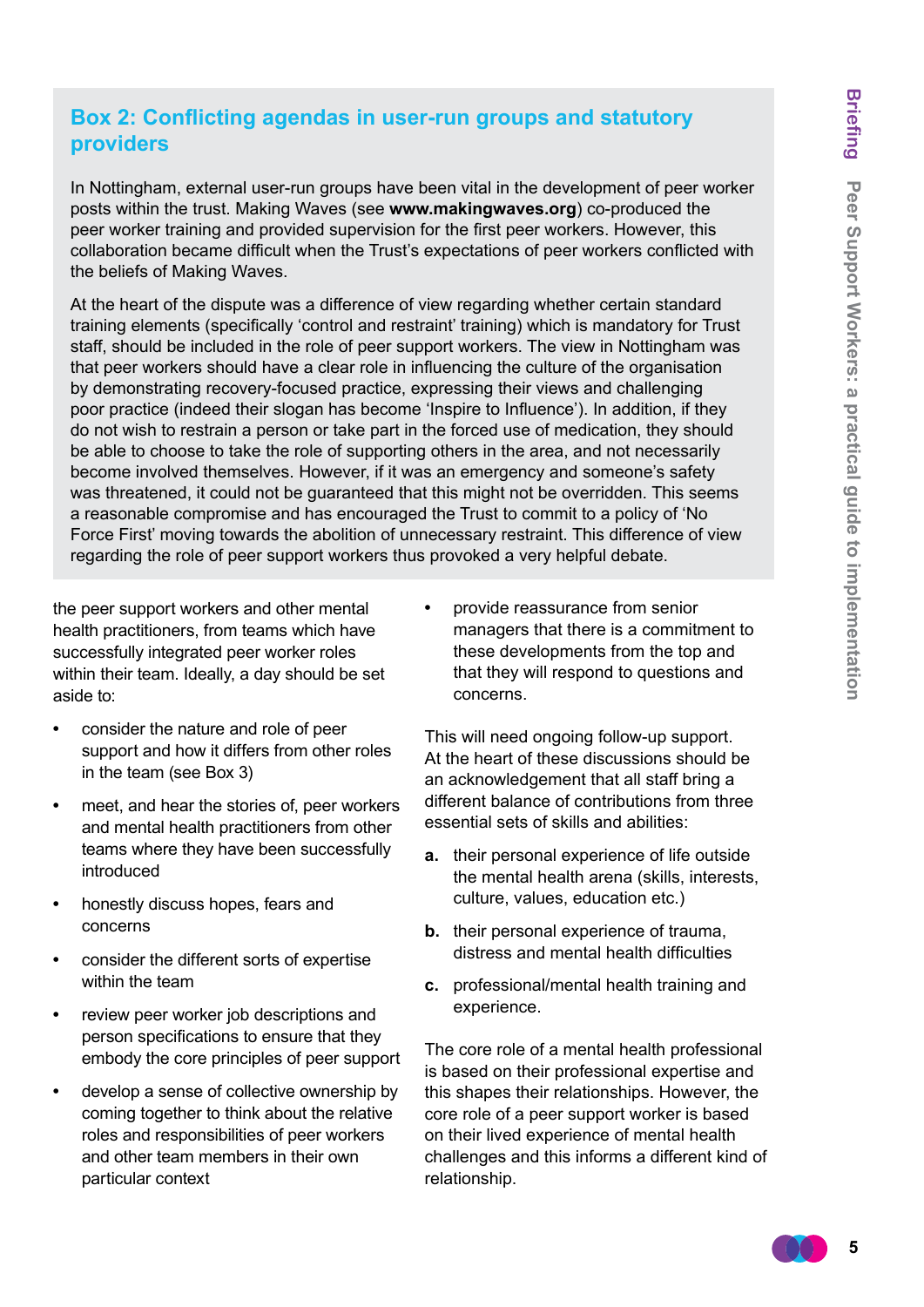# **Box 3: Defining the roles of peer workers, mental health practitioners and support staff**

|                                                                         | Peer support workers <> Mental health practitioners                                     | Non-peer support staff                                                    |
|-------------------------------------------------------------------------|-----------------------------------------------------------------------------------------|---------------------------------------------------------------------------|
| Primarily draw on lived<br>experience of mental<br>health problems      | • Primarily draw on learned<br>professional knowledge skills<br>and expertise           | • Primarily draw on life<br>experiences, acquired<br>knowledge and skills |
| Provide emotional and<br>practical support                              | Undertake assessment of<br>$\bullet$<br>problems                                        | <b>Maintain contacts</b><br>with the world outside<br>mental health       |
| Establish mutual and<br>$\bullet$<br>reciprocal relationships           | Diagnose/formulate difficulties<br>$\bullet$                                            | • Bring in knowledge of                                                   |
| Bridge the 'them' and<br>$\bullet$<br>'us' divide                       | • Provide clinical interventions,<br>treatment and support                              | local resources and<br>opportunities in the                               |
| Be with people in their<br>$\bullet$<br>distress                        | <b>Understand different</b><br>$\bullet$<br>approaches to working with<br>mental health | community<br>Bring in knowledge of<br>different cultures                  |
| Keep hopes and<br>aspirations alive                                     | Provide information about<br>diagnosis and treatment                                    | Make information<br>accessible - speaking                                 |
| • Keep 'life beyond<br>illness' alive                                   | Assess and manage risk from<br>a professional perspective                               | in ordinary language                                                      |
| Support people plan<br>$\bullet$<br>their own recovery                  | Ensure safety of the team/ward<br>$\bullet$<br>Ensure that legal<br>$\bullet$           | • Provide practical<br>support around<br>personal care and                |
| Co-facilitate groups/<br>courses                                        | responsibilities and<br>professional accountabilities                                   | tasks of everyday living<br>• Help people do the                          |
| Inspire others, offering<br>$\bullet$<br>'images of possibility'        | are covered<br>Complete agreed<br>$\bullet$                                             | things they want to do<br>and maintain contact<br>with the people they    |
| Listen to how people<br>$\bullet$                                       | documentation                                                                           | value                                                                     |
| feel about their<br>situation and about                                 | Deliver Key Performance<br>Indicators                                                   | Bring in a range of<br>personal interests                                 |
| being a 'patient'<br>Contribute to                                      | Manage ward/team<br>$\bullet$                                                           | and everyday skills -<br>sports, hobbies, arts                            |
| maintaining safety                                                      | Provide staff supervision and<br>$\bullet$<br>performance monitoring                    | etc                                                                       |
| Influence recovery-<br>$\bullet$<br>focused practice within<br>the team | Build good team<br>relationships                                                        |                                                                           |
| Model appropriate                                                       | Establish team culture<br>$\bullet$                                                     |                                                                           |
| disclosure                                                              | • Support recovery<br>-focused practice                                                 |                                                                           |

 $(1)$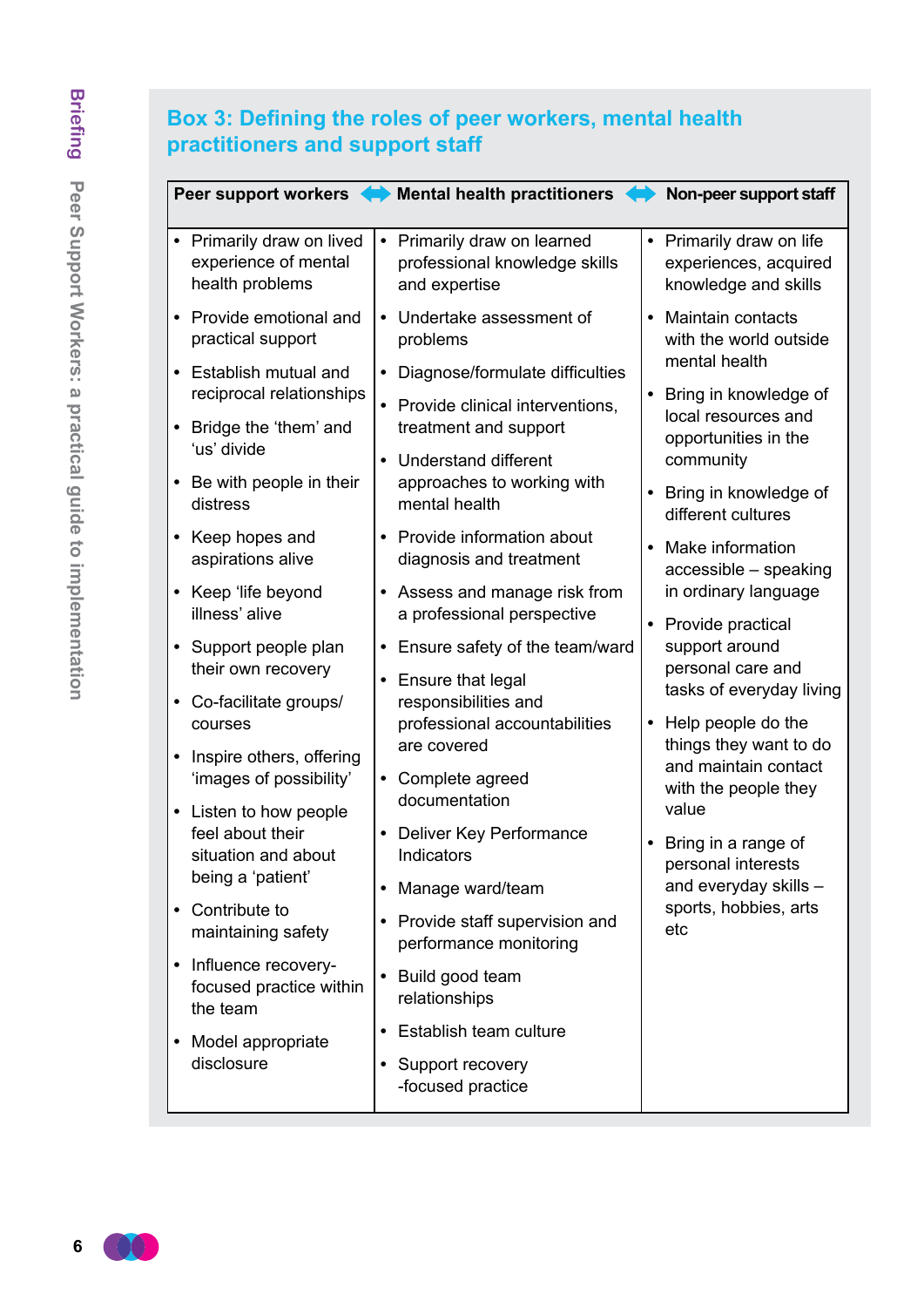#### **Common myths and misconceptions about peer workers**

When working in traditional mental health services, peer workers (paid or voluntary) often meet with various myths and misconceptions regarding their role. Indeed, a recent study of peers' experience found that the greatest difficulty reported was the lack of understanding of other workers about their role (McLean *et al*., 2009; Repper & Carter, 2010). Some of the most common myths are set out below.

#### **Myth #1 – Peer support is just a way of saving money**

As indicated earlier, this is where many of the debates about peer support workers generally begin. We have argued consistently that promoting recovery requires a great deal more than traditional therapeutic approaches. Providing hope, helping people make sense of their lives, finding meaning in what has happened, helping people take control over their destinies and manage the challenges of everyday life to pursue their aspirations: these do not require professional expertise and intervention. Those who have faced similar challenges are often far better equipped to support these endeavours. To extend the domain of professionals to work with all facets of life not only risks de-skilling everyone else, such as friends, families, carers, persuading them that all facets of our lives require the specialist expertise of professionals; but is also wasteful of the considerable resource involved in training and employing specialist professionals. Although traditional mental health practitioners have always provided more than the specialist treatments, this is what they are primarily employed to do. The use of peer support workers is simply an attempt to complement these 'professional' skills with 'life experience' so as to ensure that both are provided (hopefully in at least equal measure) to those who need them. It is therefore clearly *not* simply a case of 'saving money'; rather ensuring services optimise value for money, and the added value, of all staff groups.

#### **Myth #2 – Peers will be too fragile, they are likely to 'break down' at work**

People with lived experience of mental health challenges have long been employed in mental health services in a variety of positions from chief executive and consultant psychiatrist to support worker and secretary. (Recent surveys conducted in Devon and Nottingham showed that some 30 per cent of staff disclosed experiences of mental health challenges prior to appointment). Does this mean that all these workers are *'too fragile'* and *'likely to break down'*? The evidence actually suggests that, if provided with appropriate support, employees with mental health challenges may take less time off sick than those without (Perkins *et al*., 2000).

#### **Myth #3 – Peers cannot be expected to conform to usual standards of confidentiality**

Anyone working in a mental health service – from statutory to voluntary to peer-led will be required to observe formal rules relating to confidentiality. Peer workers are no different. Indeed, because of their lived experience, peer workers are often particularly sensitive to issues relating to confidentiality. Our experience is that issues of confidentiality have been more frequently raised by peer workers complaining about other staff breaching confidentiality by chatting about the clients with whom they work outside the workplace.

#### **Myth #4 – There is no difference between peer support workers and other staff who have personal experience of mental health problems**

Introducing peer workers into the workforce raises the issue of how best to support people in traditional roles who have their own lived experience of mental health issues. They sometimes report discrimination and exclusion (Disability Rights Commission, 2007) and if this occurs then it must be tackled under the requirements of the Equality Act (2010). Acknowledging the prevalence of 'lived experience' of mental distress in the existing workforce is not only 'healthy' in terms of recognising the reality of human experience as applied to those who are labelled 'staff' as well as those who are labelled 'service users'; it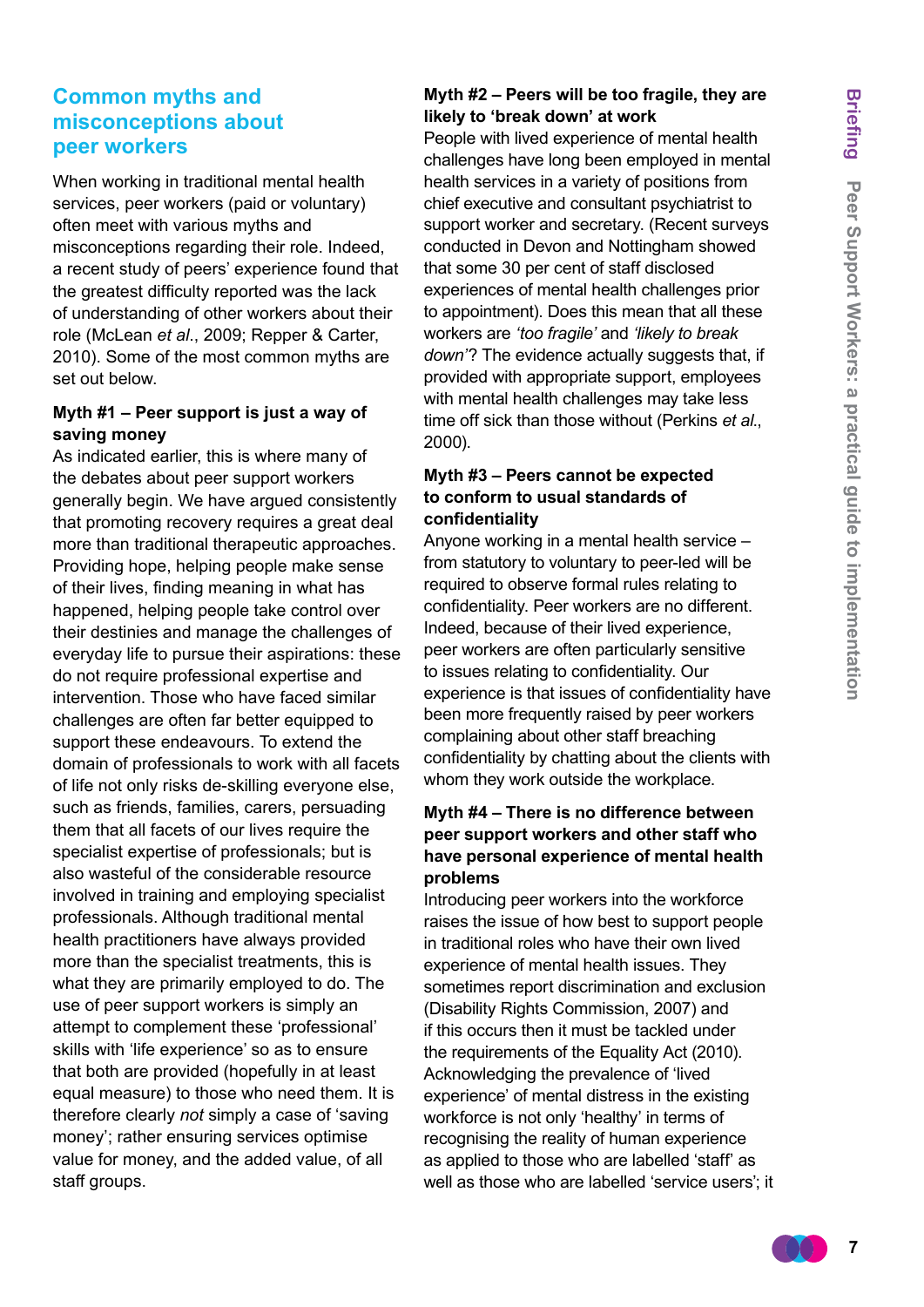can also enhance the quality of service delivery by encouraging traditional mental health staff to use this experience to inform their work. However, a psychologist, or a psychiatrist or a nurse with lived experience of mental health challenges remains a psychologist, psychiatrist or nurse, employed primarily to use their professional expertise rather than their life experience. The power imbalance, and professional boundaries (perceived and real), resulting from the formal status of their profession also remains a potential obstacle to establishing a relationship based on mutuality, reciprocity and a shared journey.

#### **Myth #5 – The presence of peer support workers will make staff worried about 'saying the wrong thing'**

Everyone, peer or professional has, at some time, said or done something that they later regret. Without the capacity for humility – and the courage to accept and accommodate feedback to reflect on our behaviour – any relationship, whether it is between partners, friends, or the providers of services, is likely to break down. Thus, the willingness to reflect and learn from our behaviour is a key process for improving the quality of interactions and most groups have some mechanisms (formal or informal) for reflecting on these problems as they arise. Opportunities for supervision and reflection on practice are therefore an essential and necessary aspect of good practice.

#### **Myth #6 – The only way to be sure of getting a job these days is to say you have a mental health problem**

Within mental health services many types of expertise are required: professional expertise, expertise resulting from experience outside the mental health arena, and the expertise of lived experience of mental health challenges, trauma and recovery. To date, pride of place in mental health services has been accorded to professional expertise at the expense of the other two. But formal treatment and therapy constitute only a part of the support we may all need in our journeys of recovery. Therefore, there is a continued need to break down barriers and actively value the expertise and insights that experience of mental distress brings. It is not the case that this is the only thing that is important, but it should be valued and not be a source of stigma and discrimination.

#### **Box 4: Common myths and misconceptions about peer workers**

**Myth #1** – Peer support is just a way of saving money.

**Myth #2** – Peers will be too fragile, they are likely to 'break down' at work.

**Myth #3** – Peers cannot be expected to conform to usual standards of confidentiality.

**Myth #4** – There is no difference between peer support workers and other staff who have personal experience of mental health problems.

**Myth #5** – The presence of peer support workers will make staff worried about 'saying the wrong thing'.

**Myth #6** – The only way to be sure of getting a job these days is to say you have a mental health problem.

**Myth #7** – Peers get to do all the nice things – talking to patients, taking them out, going home with them – the rest of us have to do the boring admin and medication, handing out meals, making beds etc.

**Myth #8** – Peers don't know the difference between friendships and working relationships.

**Myth #9** – Peers will be subversive, they will be 'anti-psychiatry' and 'anti-medication'.

**Myth #10** – Peers will take up so much time that traditional staff roles will be made much harder, not easier.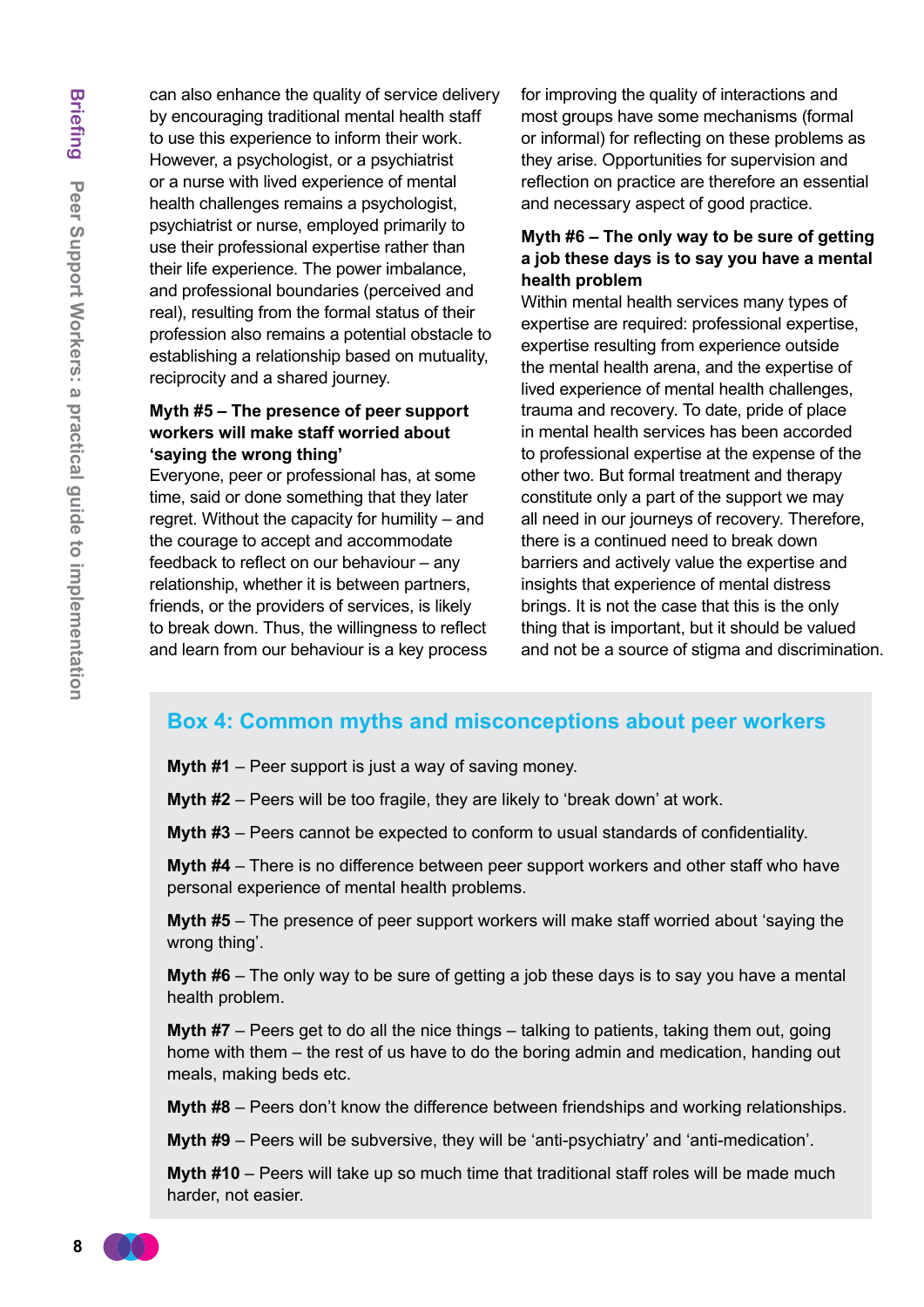#### **Myth #7 – Peers get to do all the nice things - talking to patients, taking them out, going home with them – the rest of us have to do the boring admin and medication, handing out meals, making beds etc**

In any relationship, group or service there are tasks that have to be done. What distinguishes peer relationships is not what is done, but the nature of the relationship: 'peer to peer' rather than 'expert to non-expert'. Peer support can thus occur in the course of any activity whether it is making a bed, going for a walk or just sitting and talking. It is not the case of peers getting to do all the 'nice things', it is simply that peers may have greater opportunities to use their relationships productively. The key question this raises for staff is actually how to engage in the 'nasty things' while preserving as positive a relationship as possible.

#### **Myth #8 – Peers don't know the difference between friendships and working relationships**

As indicated in the first paper, there are many differences in the relationships between peer support workers and peers and those of friends, particularly in terms of selfdisclosure, the degree of choice involved and the explicitness of 'rules' (conventions of behaviour). But formal rules don't obviate the need for judgement and sensitivity. Peer support worker relationships do involve more judgements than friendships – when and what to disclose, when and what 'rules' to obey, etc. The judgements need to be considered as part of the training of peer support workers and reinforced by reflection and supervision (individual and/or peer group).

#### **Myth #9 – Peers will be subversive, they will be 'anti-psychiatry' and 'antimedication'**

The essence of peer support is not to prescribe what others should think, feel or do. Peers should not be telling people whether or not to take medication, or instruct them to use conventional services, complementary therapies, etc. Rather, peers should be aiming to help people explore different ways of understanding, ways of coping and growing that make sense to them. Such exploration may involve challenges to orthodox views, but orthodox views are nearly always limited by

the attempt to generalise from the performance of a group to the experience of an individual (for example, in large scale treatment trials). Individual exploration is facilitated by the diverse narratives of others who have faced similar challenges.

#### **Myth #10 – Peers will take up so much time that traditional staff roles will be made much harder, not easier**

As indicated earlier, peer support workers may require additional employment support, particularly when the roles are being established. But these should not be different from any other worker. Peer workers may then make the jobs of other practitioners easier by relieving them of aspects of support that do not require their specialist professional expertise. This potential is clearly there if the roles are well defined and challenges properly addressed at the outset. If peer workers are simply 'thrown into the mix' then they will save neither time nor money.

#### **Preparing potential peer workers: training and work placement opportunities**

Supporting individuals to prepare for a peer worker role is essential and can be achieved through a number of routes. Peer support training, prior to employment, is considered an essential criteria in some organisations; whereas in others it is a requirement once a peer worker has commenced employment. Either way, when introducing peer worker roles in an organisation there must be clarity regarding peer support training opportunities for potential peer workers.

*"The peer support training took me on a massive journey of discovery about myself and gave me an appreciation for my strengths. Through it I came to realise that all those scary places I had been during my time of being unwell were going to allow me to hold up a torch for others during their dark times and help them on their road to recovery – it wasn't wasted time".* (Rand evaluation of CPFT peer workers)

Peer worker training has been developed and delivered in many different countries and settings: Working to Recovery in Scotland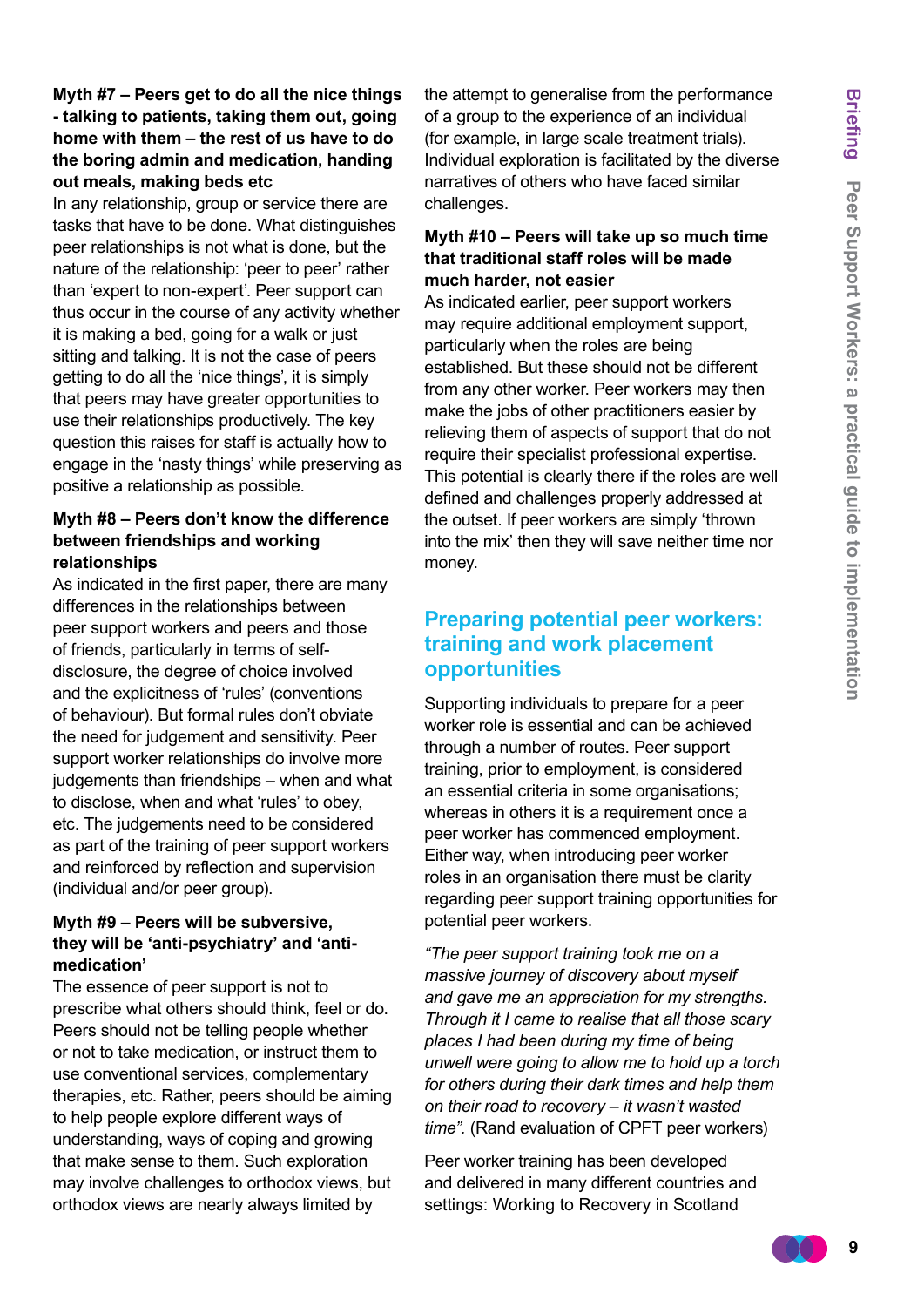(**www.workingtorecovery.co.uk**); Recovery Innovations in Arizona US (**www.recoveryinnovations.org**); Mental Health Kokua in Honolulu (**www.mentalhealthkokua.org**); University of Texas, US (**http://blogs.utexas.edu/mental-healthinstitute/**) and Institute of Mental Health Nottingham (**www.institutemh.org.uk**). It is interesting to see that a high degree of consistency exists across the content of courses, the style of teaching and intended learning outcomes. However, marked differences exist in the intensity ('depth') of the teaching and length of courses. For example, Recovery Innovations offers a four week fulltime course, Working for Recovery offers a three-day training and Nottingham Institute for

Mental Health offers a training of 11 days.

All peer worker training should be a facilitative, experiential process which empowers students to learn from one another how to support recovery using an interactive format. Training should aim to build on students' strengths, offering constructive feedback, celebrating success, valuing difference and opportunities for everyone to learn, whatever their language, literacy, experiences or beliefs. The core skills required for peer support are active listening and problem solving; the core knowledge and understanding required are clarity about how to facilitate recovery and about the role

and relationships of the peer worker. Thus, courses generally cover communication skills (particularly active listening); mutual problem solving/solution focused skills; wellness and personal recovery planning; managing challenging situations; valuing difference; code of conduct and ethical considerations; team working and managing personal information/telling your own story.

At the moment there are few empirical grounds to differentiate between these different training options, organisations are therefore advised to look into available training courses and determine whether they have the capacity to develop their own to meet their needs or to look elsewhere. Further information about the three best established training courses are given in boxes 5,6 and 7.

While this kind of basic introductory training in peer work is sufficient for safe practice, peer workers, like all other staff, will benefit from access to other training courses, mentorship schemes and workshops.

#### **Developing job descriptions and person specifications**

The final key area of preparation concerns the development of job descriptions and person specifications. Samples are given in Appendices II and III. These were developed

#### **Box 5: Nottinghamshire Healthcare NHS Trust peer support worker training**

The peer worker training developed in Nottingham has now run in 15 different organisations with almost 400 graduates to date. It is an 11 day experiential course that is co-produced and co-delivered and assessed by a reflective essay demonstrating learning and application of skills. Student feedback is very positive and the drop-out rate is low. Students find the course "*challenging*", a "*roller-coaster*" and "*transformational*". It is recommended that students are interviewed for the training to assess their readiness and resilience; also all students are asked to take their own recovery and wellness plan to the interview to demonstrate an understanding of recovery and what it means to them. All have to be willing to explicitly use their own experience of mental health problems in their practice as peer workers, and for those to be employed in Nottingham, all have to be willing to spend four days in practice during the course where their competency as peer mentors will be assessed by a placement mentor.

**Further details are available from: marissa.lambert@nottshc.nhs.uk**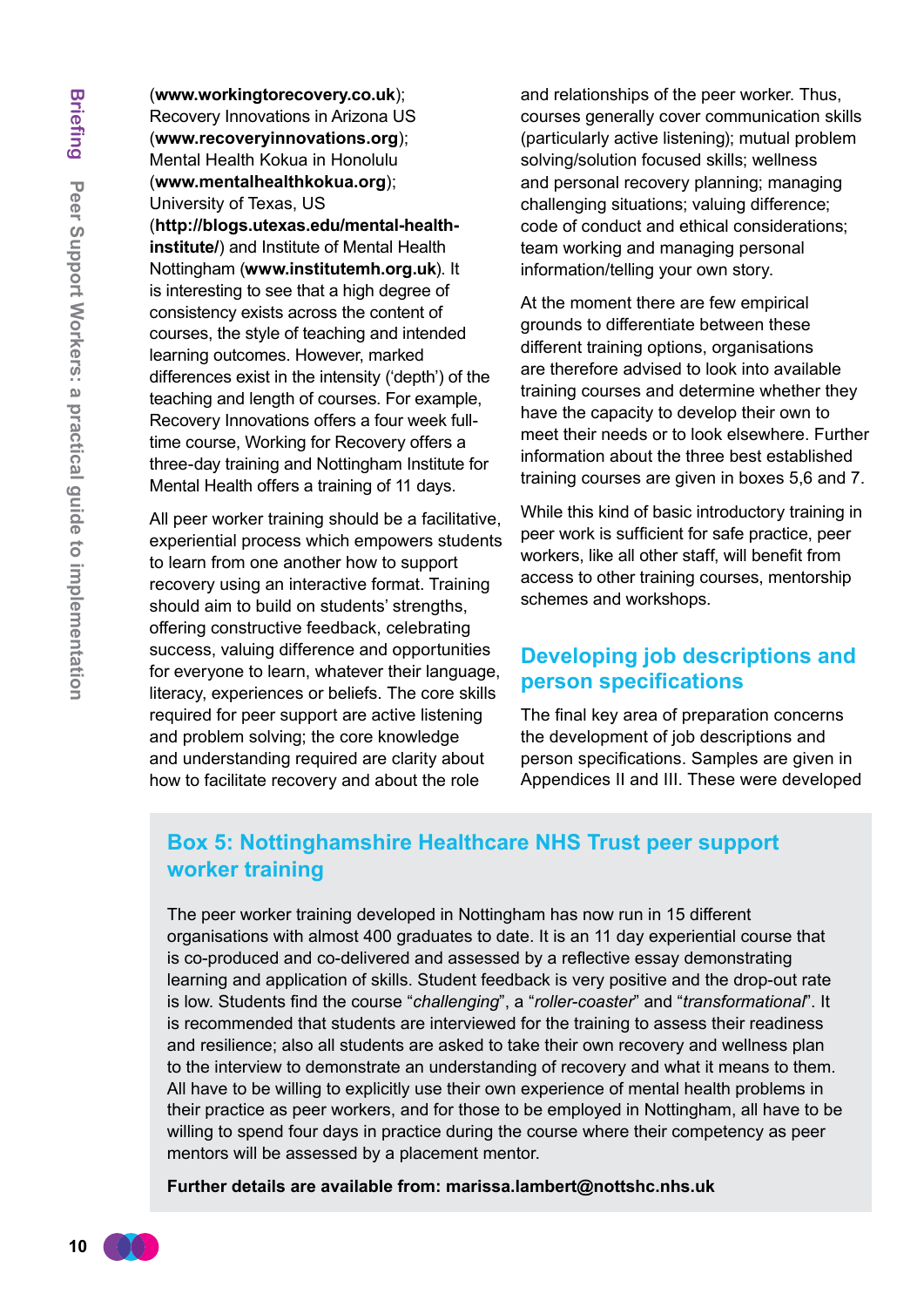#### **Box 6: Cambridgeshire and Peterborough NHS Foundation Trust peer support worker training**

Cambridgeshire and Peterborough Foundation Trust (CPFT) procured Recovery Innovations (RI) from the USA to deliver four cohorts of their peer specialist training. During this time RI also trained and accredited two peer educators to enable them to continue to deliver the training after the RI input had finished. The peer educators are now able to deliver training to all future training cohorts. The CPFT training is delivered full-time over four weeks. Students complete assessed role plays, a mid-term and final exam, and a reflective diary. Following successfully completing the training, students attend a graduation celebration to share their successes with their family and friends. In addition, students undertake a four-day work experience.

**Further details are available from: sharon.gilfoyle@cpft.nhs.uk**

#### **Box 7: Central and North West London NHS Foundation Trust peer support worker training**

Central and North West London (CNWL) NHS Foundation Trust benefited from the expertise of Nottingham who initially delivered it to two cohorts of students. The trust then worked in partnership with London South Bank University to co-produce this ten-day, level 4 accredited training programme, which is now established.

As the trust has adopted a 'recruit and train' model for peer support workers, all peer support workers and peer trainers are expected to successfully complete the training within six months of their appointment.

Undertaking the training when already in post provides a valuable opportunity for peer support workers to draw upon and bring their work situations and experiences from the clinical setting to the training. Students report this has enhanced the richness of the learning experience and promoted the transfer of skills and knowledge into the workplace.

#### **Further details are available from: debbie.lane-stott@nhs.net**

by CPFT and Nottinghamshire Healthcare, based on the available literature at the time, adapted for use in an English NHS context. They meet a number of different criteria:

- **•**  reflect all of the core principles of peer support
- allow flexibility for this new role to grow and develop
- **•**  accommodate individual skills, interests and development
- meet the organisational ambitions in relation to peer support
- **•**  include the specific circumstances of the team/locality in which they are based
- meet internal HR guidance
- meet equality legislation with regard to specification and definition of 'lived experience' as a requirement for the post.

A key question underlying the formulation of person specifications is what constitutes 'lived experience'? (i.e. whether all peer workers will have accessed secondary services, or whether peer workers might have used primary care or experienced challenges but avoided using services). This is for local discretion, but it is essential to work with HR to ensure that all aspects of the formal paperwork comply with the relevant legislation, in particular equality laws.

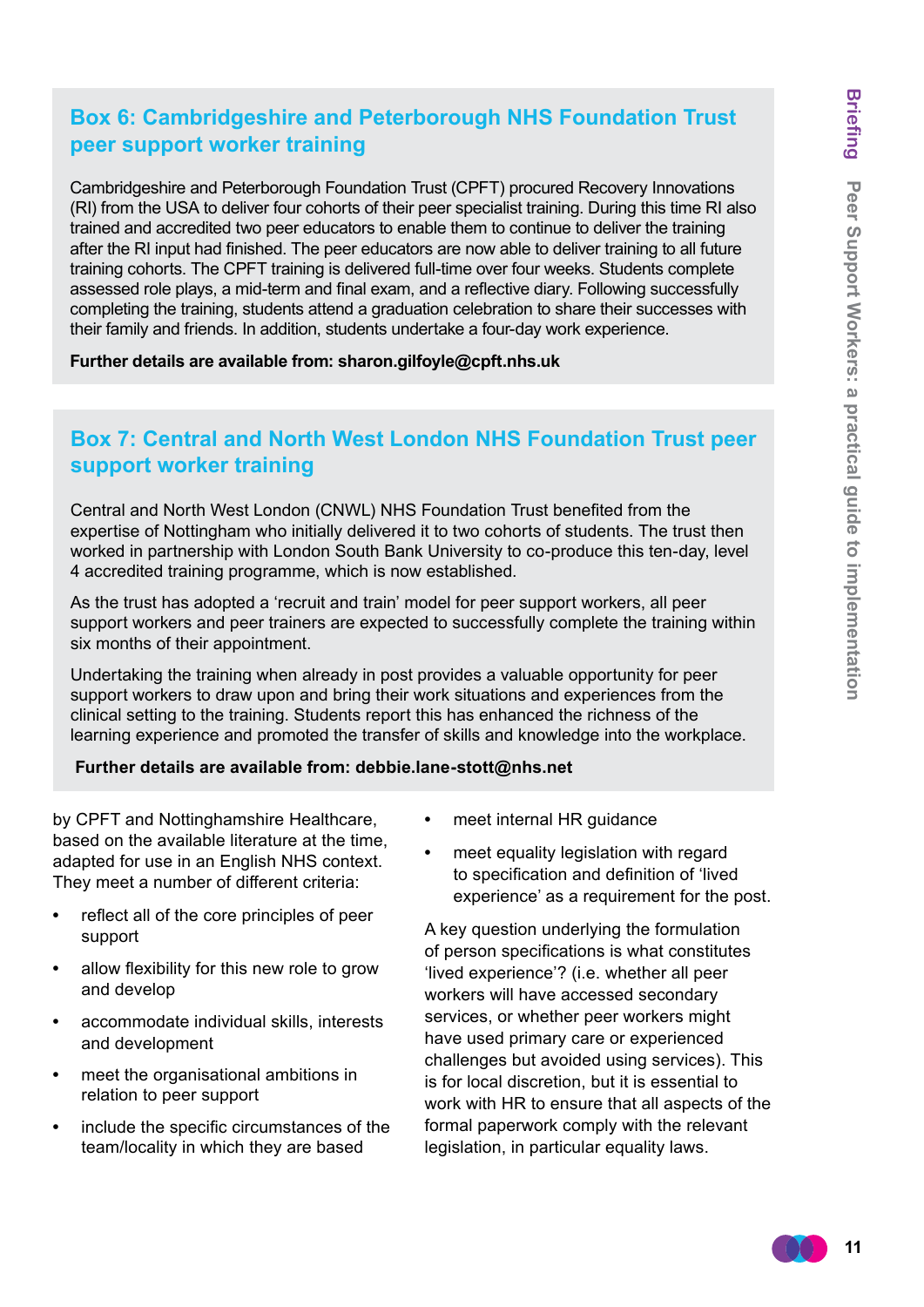# **PHASE 2 – RECRUITMENT**

All the preparation work may seem long and complicated – but if not done thoroughly then these new posts will not succeed and flourish. Assuming all the necessary preparation is undertaken, then the process of recruitment can begin.

#### **Advertising**

The project team needs to consider the options for advertising opportunities. If applicants are required to have completed peer worker training then obviously there will be an available pool of 'graduates' to approach. If the post is open to people who are willing to undertake peer training but have not already done so, then there will be a need to consider wider advertising. Prospective peer workers who are not in active contact with specialist mental health services are unlikely to read professional journals and may not access newspapers so other options for local publicity may need to be considered (for example, direct communication with local user groups). However, simply contacting local user groups may exclude many people

who have experience of mental health problems, but have not chosen to join a local group. These processes of how and where to advertise need careful consideration by the local project team and a relevant strategy developed accordingly.

Whichever advertising strategy is adopted, local 'orientation sessions' may be a useful way of pre-selection (see BOX 8 below).

#### **Benefits advice**

If the organisation does not offer an orientation session, it is important to provide benefit advice for people or to signpost them to appropriate agencies (JobCentreplus, Citizens Advice). The benefits system is complex and highly individual, so it is important for people to get an expert, personal 'back to work' or 'better off' calculation to be clear about the financial benefits or challenges of being in paid employment. Many peer support workers may choose to be employed part-time or in some kind of 'jobshare'.

#### **Box 8: Cambridgeshire and Peterborough NHS Foundation Trust 'orientation sessions'**

CPFT introduced 'orientation sessions' for prospective students/employees. This proved to be an excellent way of ensuring that people were fully aware of all the training and post requirements prior to making an application and attending an interview. The session gave an overview of the training content, the application form, CRB process, post availability and benefits advice. On all occasions the attrition rate for this session was 50 per cent. Initially this felt disappointing, but we soon learned that this is the first phase of self-selection for the training. The majority of people who did not attend, did not make contact again. If they were ill, we would simply re-book onto a future orientation. On the whole, the majority of people who attended the orientation subsequently then attended for an interview and were keen to start on the peer employment training. One student said, *"The orientation session was extremely comprehensive: it helped me think about the amount of work that was required and if this was the right time for me, it was also helpful to have the benefit issue highlighted, I got a back to work calculation done immediately"*.

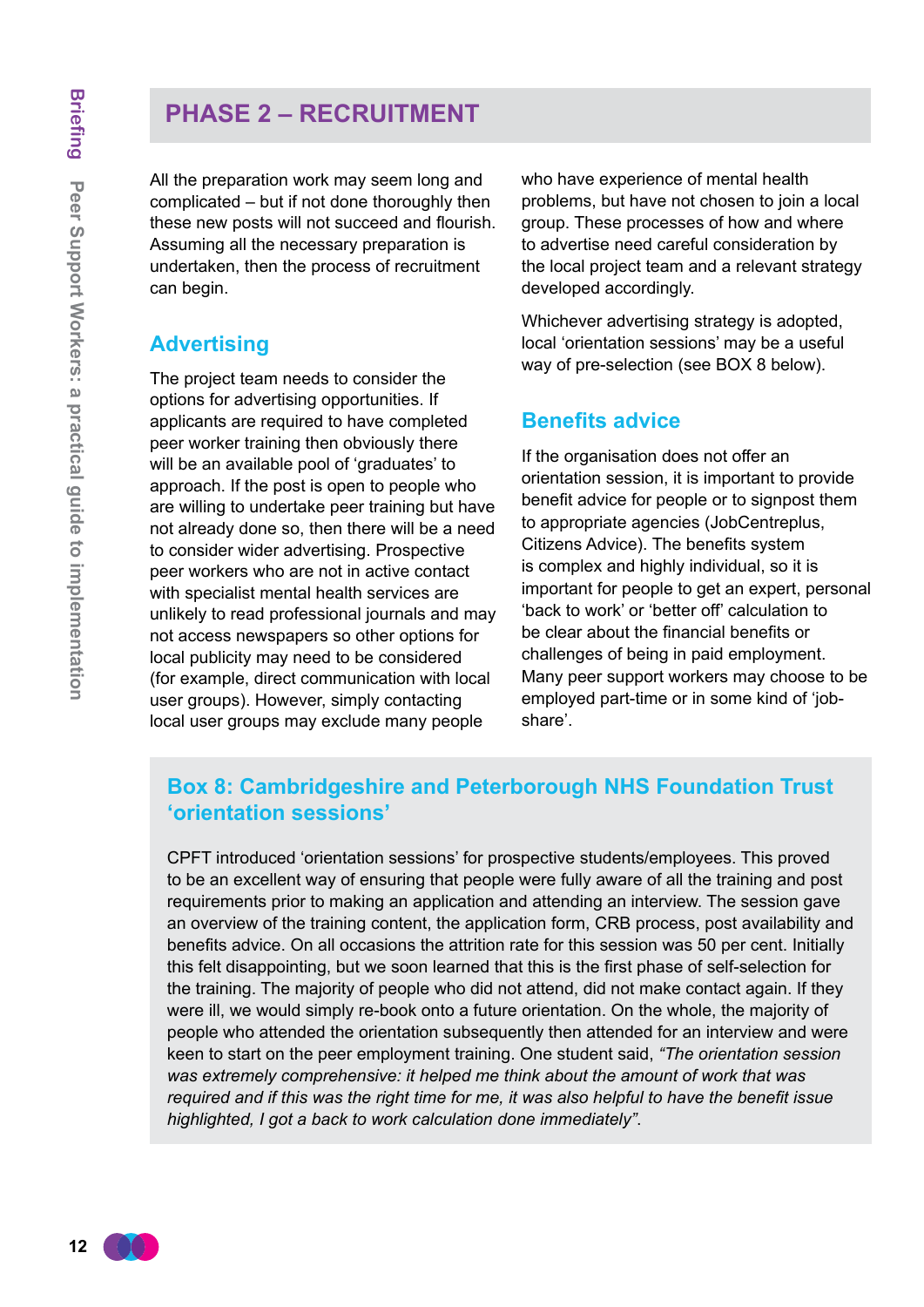# **Applications**

Because of the nature of the likely applicants, it is necessary to consider how best to support them in the recruitment process. Some applicants may have been out of employment for some time and will lack the confidence and skills to apply. Applications can be particularly challenging for people who have spent periods of time in hospital. homeless, or in prison. The process usually assumes familiarity with IT, an ability to explain interruptions in employment and housing, and to answer questions about criminal history. All of these can be very offputting for some people and may constitute a real barrier to the very people who could be the most helpful peers – those with most in common with the average person using services. Support for prospective applicants can be provided either within the organisation, or delivered by a partner agency specialising in employment support. For example, Central and North West London NHS Foundation Trust has a designated part-time 'senior peer support employment specialist' who is available to guide and support prospective applicants through the recruitment process, including navigating the benefit system, writing job descriptions, applying for post online and interview preparation.

For example, one of the challenges Cambridgeshire and Peterborough NHS Foundation Trust peer worker applicants faced was not having sufficient employment references. Often applicants had not worked previously, or had been unemployed for a long period of time and previous referees were difficult to trace. In these instances, the Trust decided to consider alternative sources, for example care coordinators, consultants, volunteer supervisors or teachers from educational facilities.

#### **Interviews**

Given the complex and sensitive nature of the role, applicants need to be interviewed to assess their communication skills, their understanding of recovery, and their ability to share constructively their own journey and what helps them to stay well. Interviews can be conducted on an individual or group basis. Each has advantages and disadvantages. A combined approach developed in Nottingham is illustrated in Box 9.

Since interviews – whether for a place on the training course or for employment – can provoke great anxiety, applicants may benefit from support at various stages: to complete their application form, to plan for their interview, and in the waiting room on the day of the interview.

#### **Box 9: Individual and group interviews**

The number of applicants for peer worker training in Nottingham has risen from just ten people expressing an interest in 2010 to 195 applicants in 2011. This is due to the visibility of peer workers and the inspiration they give to people using the service – many of whom see peer work as something that they can do in spite of – not just because of – their mental health problems. Given the difficulty in shortlisting from such a large number, a group interview format is used with three applicants in each group. This mirrors the peerto-peer relationship and allows relationship and communication skills to be observed. Each applicant is rated on relevant dimensions (communication skills, active listening skills, understanding of the role, recognition of considerations important in personal disclosure, relationships with others in the interview). Although only 18 of these applicants could be offered a place on the training, every single applicant was offered detailed feedback and at least one face to face meeting to discuss support to find an alternative way forward towards their goals.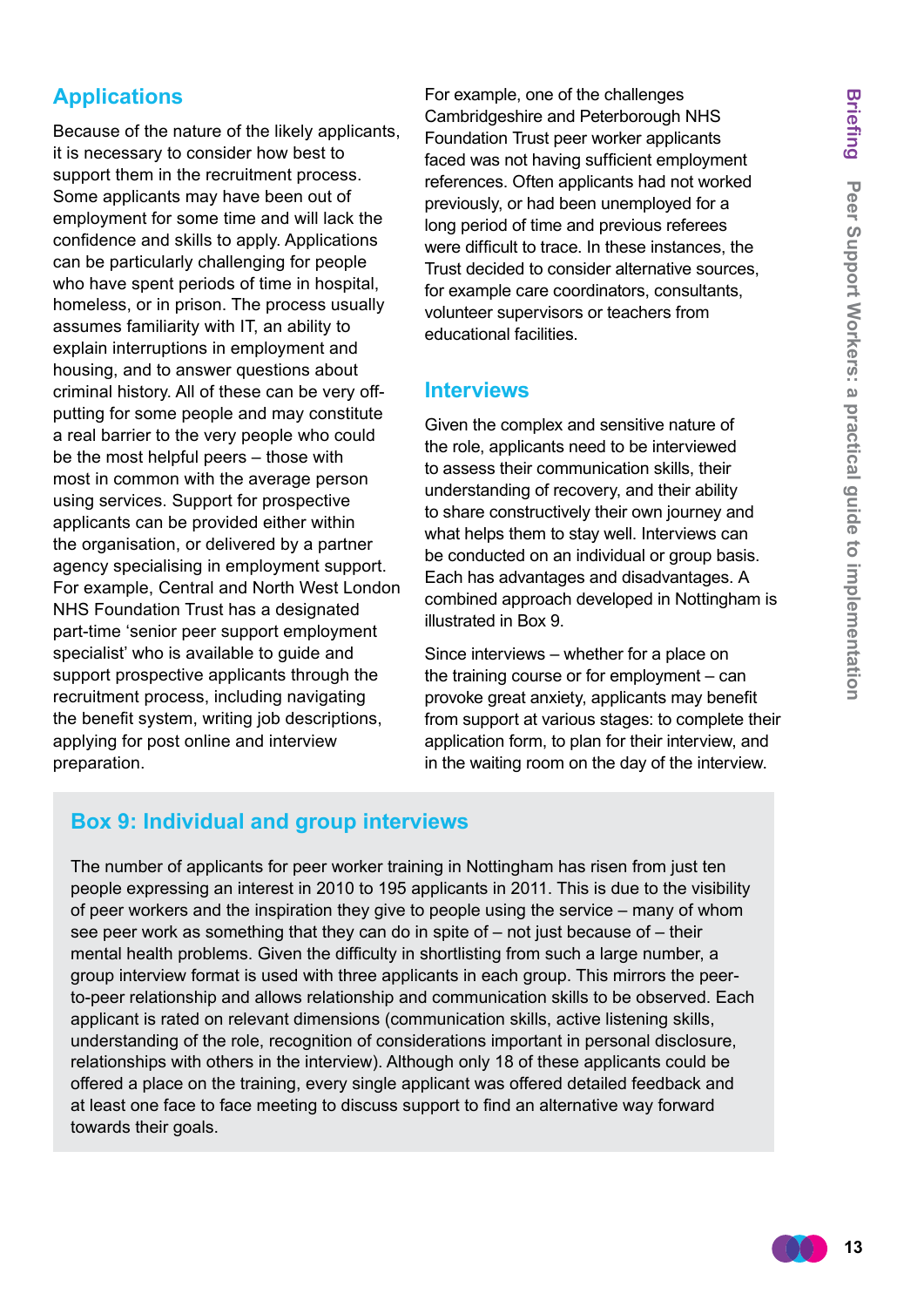#### **Occupational health**

As indicated earlier, the support of occupational health colleagues is central to the success of peer worker programmes. We need to ensure that applicants with a history of mental health problems are assessed in an appropriate and helpful manner and this approach should benefit all staff with mental health problems. Peer applicants need to be prepared for correspondence from occupational health and, hopefully, will find this helpful in examining the organisation's staff wellbeing plan. The plan should enable the peer worker to identify the sort of adjustments that are necessary to enable them work to their full potential. 'Reasonable adjustments' might include things like:

- specifying work hours to take account of particular problems with early mornings, rush hour traffic, or side-effects of medication
- offering support with aspects of the role that are particularly difficult due to the nature of their mental health challenges (for example, sealing envelopes may be difficult for people who feel compelled to check)
- **•**  increasing feedback to people who tend to repeatedly worry over possible mistakes ensuring that they are thoroughly debriefed at the end of each shift.

#### **DBS issues**

Peer support workers – like any other new employee – will need to have a Disclosure and Barring service (DBS) check, previously known as a Criminal Records Bureau (CRB) check. This will reveal any recorded crimes. The NHS is clear that it cannot employ people who have a serious criminal history and yet it is not unusual for applicants to peer posts to have a criminal history. The challenge for the service is to assess the risk involved in employing the person and make judgments about the likelihood of criminal acts being repeated. This has to be undertaken on a case-by-case basis and the decision needs to take into account the seriousness of the offence, when it occurred and its potential relevance to the role. Some decisions will be

easy, some will not. Where the incidents are clearly related to periods of mental ill-health, it is easier to put safeguards in place to prevent re-occurrence. However, where the incidents are more serious, more frequent, or unrelated to periods of mental instability, then it may be more difficult to identify triggers and develop effective safety plans. The project team needs to be clear at the outset how these decisions will be taken and by whom.

Disclosure and Barring service checks can be very stressful for peer applicants and they often need support to complete the DBS form. This requires a full five year address history, plus paperwork to confirm current identity and address. This can be a real challenge for some people with mental health problems who have spent time out of work, or who do not own a passport or have a bank account. Some people will automatically assume that any criminal record will exclude them from peer support work, this is not necessarily the case and it may be helpful to clarify this at interview. Several services employing peer workers have now developed new processes for assessing criminal history. For example, CPFT has developed an 'objective assessment framework' which ensures that a comprehensive range of factors are taken into account when assessing risk. Nottinghamshire Healthcare NHS Trust has set up a panel including a peer worker, an HR representative, a general manager and the volunteer services manager to assess DBS returns and make a decision regarding whether or not to offer employment.

#### **Supporting people who are not offered posts**

Finally, it is important to consider how best to support unsuccessful candidates. Following an intensive training programme, then an unsuccessful interview, people will naturally feel despondent and their confidence will drop. It is helpful to offer them a face-to-face appointment to discuss the reasons for not appointing and to explore alternative options. For some this will take the form of further interview practice, for others a period working as a peer volunteer, or doing some courses in the recovery college might help.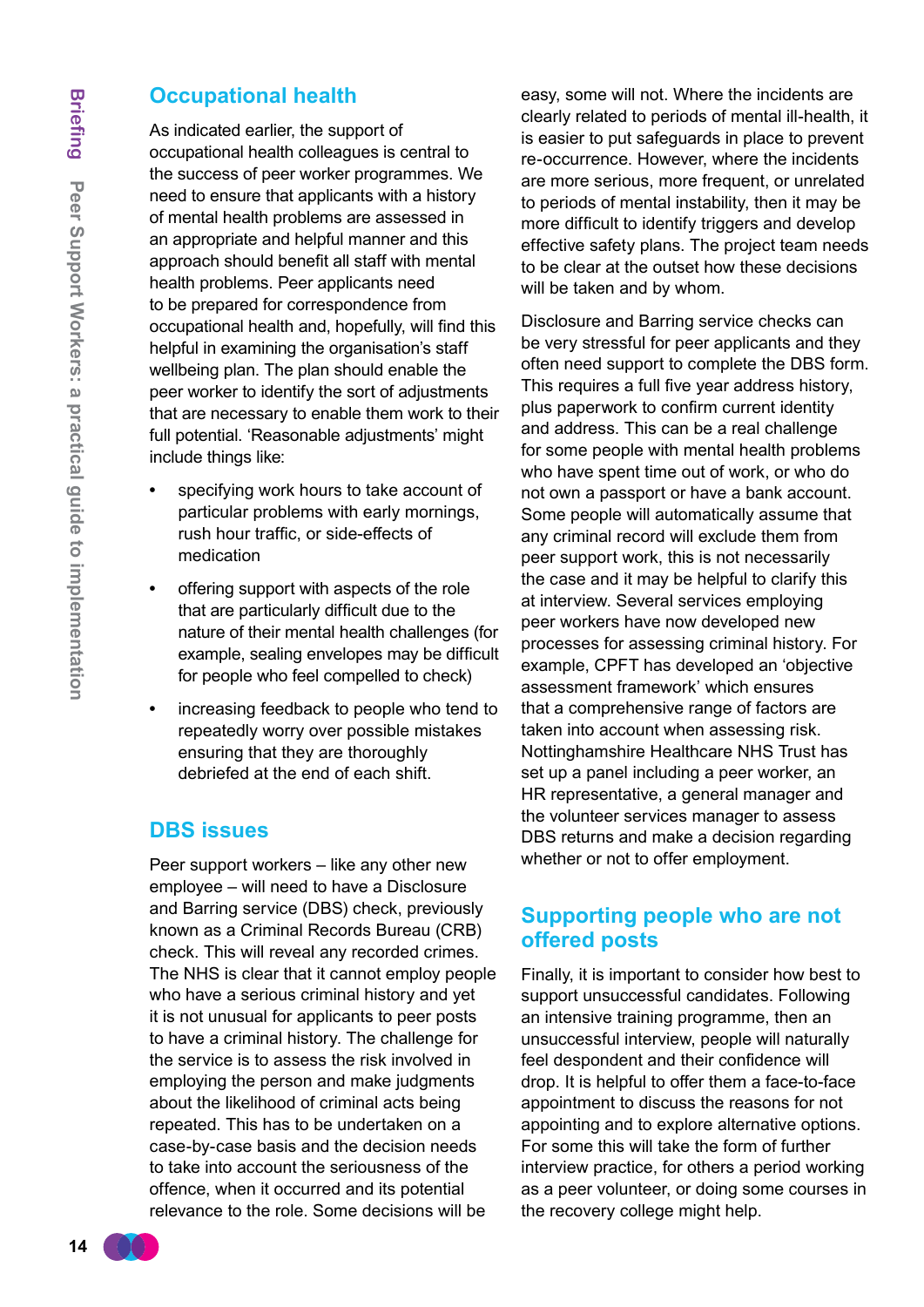# **PHASE 3 – EMPLOYMENT**

Finally, once in employment, a number of elements need to be considered.

#### **Matching peers with posts**

Where there is a choice of peer worker posts, peers can be allocated according to their personal attributes, experiences and preferences. It is worth thinking more broadly than simply matching people in terms of their mental health problems. By placing a peer with a specific diagnosis on a unit that specialises in this particular set of difficulties, there is a danger of perpetuating a narrow diagnostic categorisation. Of at least as much value is the placement of a peer in a team that has identified a gap in certain skills or interests that the peer can fill (for example, membership of a particular age or ethnic group). Wherever possible, peers should be employed in groups of at least two per team, with some overlapping working hours. This will help prevent isolation, provide support and help create a greater impact on the team culture. There are specific challenges if the peer is employed in a team that is currently providing their mental health support or has done so in the recent past (see Box 10 below). However, if this is agreed, then arrangements need to be made for where the peer will be treated if they become unwell and all their notes/records need to be made inaccessible to other team members.

#### **Induction/orientation**

In terms of induction for new workers, it is helpful to allocate a staff mentor to each peer (possibly the team recovery champion) to organise this and to devise an induction plan. They will be able to provide information, support, and to give informal tips about routines and informal procedures ('*how we do things around here*'). Many peer workers who have not been employed for some years – and even those who have – can be daunted by the number of tasks involved in beginning to work in the NHS. As the peer support team coordinator reported on the first few weeks in Nottingham:

*"Returning to work was a daunting issue in itself and it became clear that peers need tailored support during this period. Even though I described processes such as sickness reporting, how to apply for annual leave, using information systems (RIO), whereabouts sheets, client records, etc. many times; for some peers embedding this into their everyday working life proved very difficult. Even basic tasks like organising telephones and computer access and how to obtain diaries, keys, 'pigeon holes', etc. was time consuming and the team would have benefitted from a slow induction period to ensure that each peer was fully confident and familiar with these processes before they started working"*.

#### **Box 10: Placing a peer in the team that currently provides their mental health support – experience in Nottingham**

A peer was appointed to a post in the team currently providing her mental health support (early intervention). She put in a request to be placed in this team as she felt she could bring most benefit using her personal experience. Time was spent with the team talking through the issues involved. They felt she would, indeed, inspire both the staff and clients with the possibilities of recovery. The care coordinator also spoke to her about how she would find seeing her in a new role and discovering a different perspective on her character. Her records/notes were removed from the usual location and put in a different place to protect her and staff from inappropriate use. This then proved an effective and useful placement.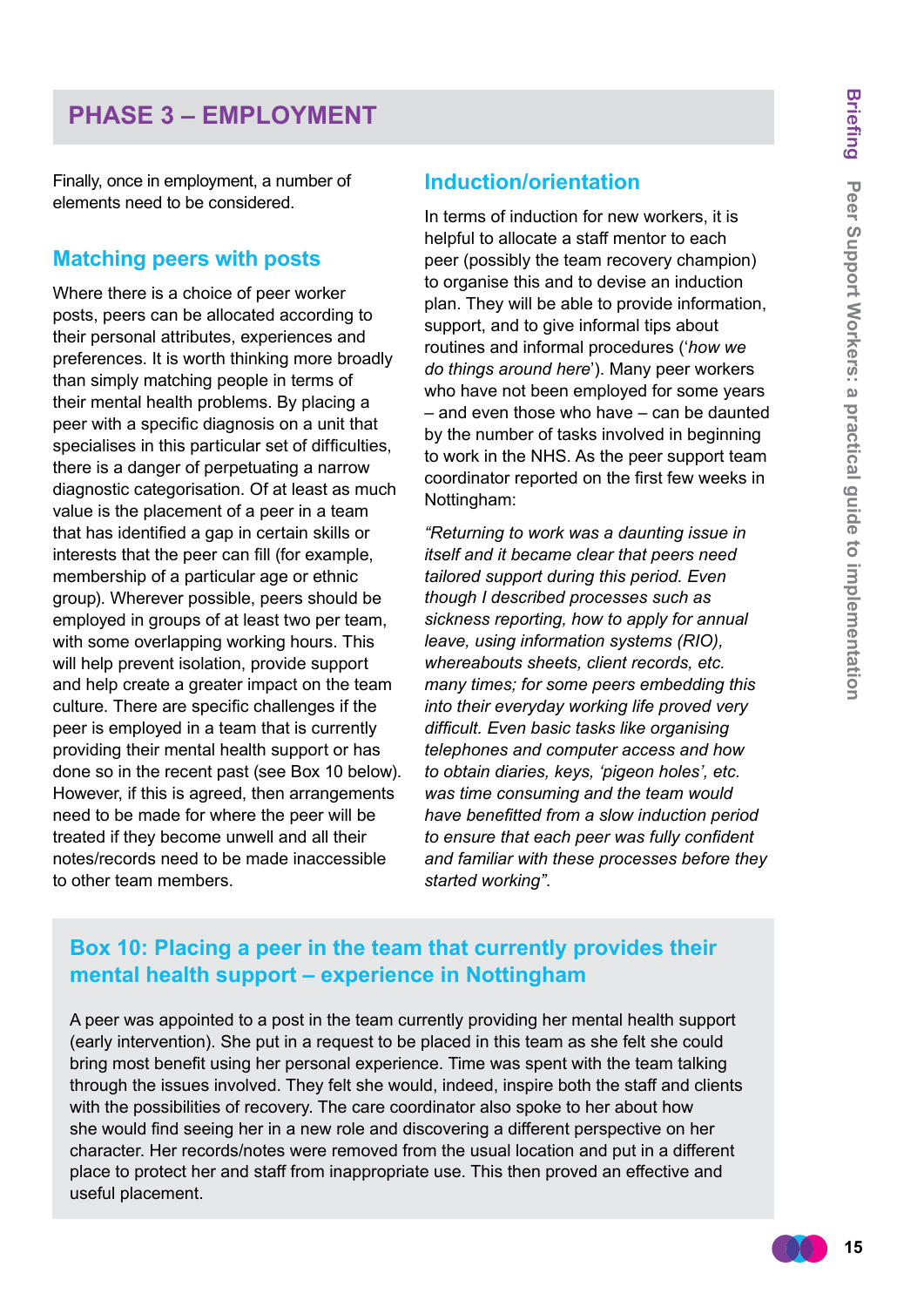#### **Supervision and support**

Whether it is delivered on a group or individual basis, supervision and support is vital for peers – just as it is for other staff. Ideally, this should be provided through a combination of 'managerial' supervision (from the team leader or a care coordinator) and 'professional' supervision (from a senior peer or through contact with a group of peer workers). It is likely that in the early weeks of employment, peers, like any other new workers, will need reassurance, feedback and support to think things through, but that this will rapidly diminish over time. Individual and group supervision offer opportunities to model and practice the principles of mutuality: sharing strategies, challenges and successes, developing skills, knowledge and expertise in the group and creating confidence that difficulties are not unique and can be overcome.

The value of bringing all peer workers together for group supervision and mutual support cannot be over-estimated. Once together, peers become more confident about sharing their hopes, fears, their personal stories and challenges. As a group they gain strength and solidarity, they can support each other effectively and solve problems together. It is in this context that it is clear just how skilled, interesting and inspiring they are, how much they have in common, and how much diverse talent they bring as a group. Even when peers are working in separate parts of the service, it is helpful to provide opportunities for them to meet together from time to time so that they can continue to develop their identity and retain clarity about their distinctive features and unique roles.

There are some aspects of peer working that need particular attention. These are specific to the role and do not lend themselves to clear rules or black and white solutions. First, there is how to use personal experience. There is a stark difference between telling your own story in the classroom setting

and using your experience whilst building a relationship with someone who you are supporting. Peers workers often need additional support in the early days to clarify their own boundaries and develop a personal account or narrative that feels safe. This entails working out what they want to share, what they feel safe about sharing, and what they do not want to share however tempting it might be in the moment. The second challenge for peers lies in their double role and identity as both a practitioner (staff) and a patient (service user). Peers may be accustomed to relating to mental health workers as the expert – or even the enemy – but not as a colleague with whom they can work as equals, in a relationship based on mutual respect. Similarly, they are more used to relating to service users as friends rather than peers, so it can be challenging for them to maintain the 'professional' boundaries that are appropriate in the workplace.

Other staff can also find this difficult. Too often the challenges reported by peer workers focus on the problem of gaining the respect of staff. In some instances, staff are reluctant to refer to peers, unclear about what peer workers offer, or lack confidence that peer workers can cope with people who might present complex challenges. Thorough preparation of the team can help engender clarity, ownership and pride, but peers should really only be placed in teams that are actively supporting recovery and are keen to integrate the peer support worker role to support this endeavour.

#### **Maintaining wellbeing**

All employees need support to remain well at work. Working with people who are experiencing disabling and distressing emotional problems can be upsetting and stressful; observing or helping in critical incidents can be particularly traumatising and distressing. The impact of these experiences can be amplified for peer workers if they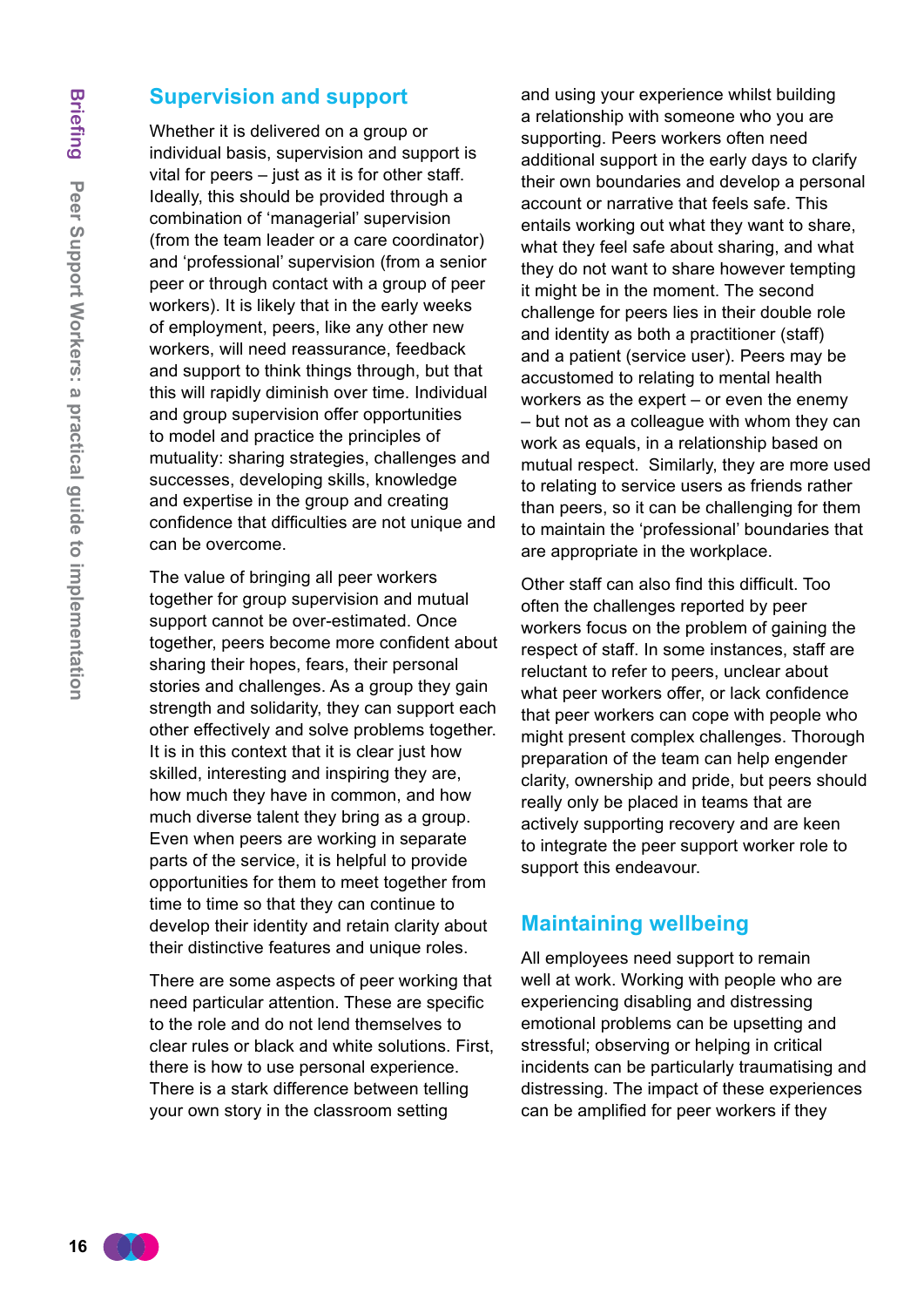resonate with their own lived experiences. Their own anxiety might trigger recognisable symptoms and this can lead to fear of impending relapse and prompt them to take time off sick. But peer support workers who are employed in paid posts in statutory organisations work to the same policies, procedures and regulations as everyone else; this includes the sickness absence policy.

It is helpful for all staff to take their own wellbeing seriously and a wellbeing plan can support this process. By considering what they need to do to stay well, what sort of events make them stressed, anxious and potentially unwell, and how they can manage or minimise these situations, all staff can begin to develop their resilience, anticipate and manage stressful times and maintain their own wellbeing. For peers, as with all staff, it is helpful for managers to work with them to optimise their wellbeing; to make adjustments wherever possible to allow them to work to their full potential, to find solutions to aspects of work that they are finding stressful, to encourage them to seek support when they need it rather than trying to manage alone.

# **PHASE 4 – DEVELOPMENT OF PEER WORKER ROLES**

#### **Increasing peer employment opportunities**

Given appropriate training, support, supervision and development opportunities, peer workers will be their own best advocates and become increasingly valued throughout services; posts will be created or converted and numbers will grow. Organisations are finding various ways of increasing employment opportunities for peer workers. For example:

- requiring all new services to include peer worker posts
- **•**  reviewing all vacancies to consider the possibility of creating a peer worker post (for example, replacing healthcare assistant post with a peer/healthcare assistant post – doing the same things in a different way)
- providing training for professionally qualified staff to use their personal experience of trauma/mental health problems in their work and thereby work as a professional/peer worker
- employing carer peer workers in dementia services (Central and North West London) and in adult mental health community services (Nottingham).

Alongside the development of new posts, potential peers themselves are creating demand for change. As people using services receive peer support, they recognise a possible career pathway for themselves, so numbers of applicants for peer worker training have grown exponentially. There are various ways of both supporting and developing these budding peers whilst they await opportunities to train or work as peer workers.

- They might attend various courses in the recovery college to help them consider steps back into work; using their own experience in work; recovery principles; problem solving skills; peer research skills; peer training courses.
- They might be interested in volunteering as a way into work or peer training when that becomes available.
- They could be offer supported internships in various departments within the organisation so that people who have used services can experience a structured, supervised work experience in a range of different areas.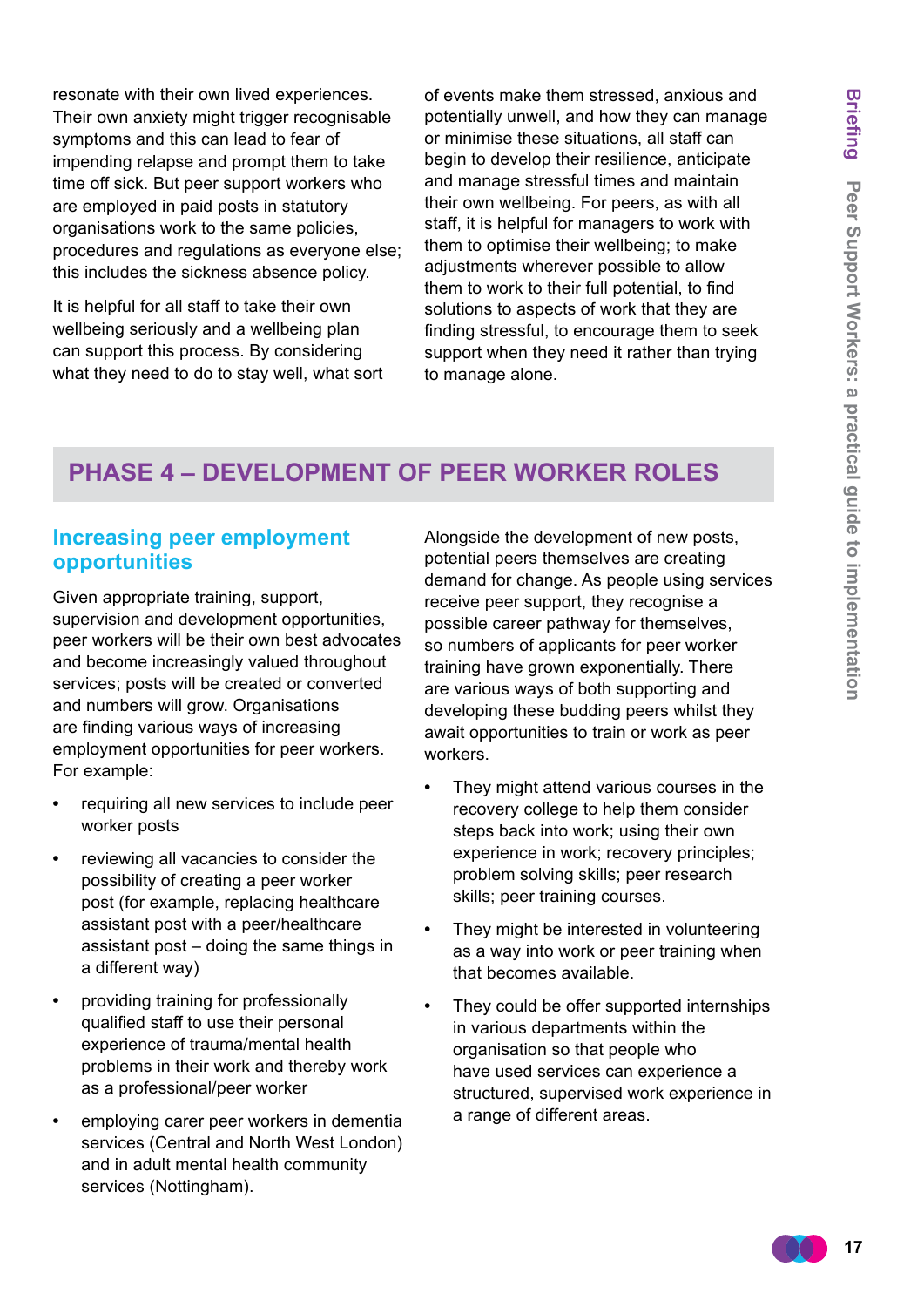#### **Career progression**

All peers in employment need support and encouragement to pursue their own personal and professional development. As they gain experience in post they will become clear about the sort of training they want to help them become more effective as peer workers. As they develop further they may decide to apply for professional training or to gain more specialist qualifications in project management; training, research or therapy skills. Whilst there may be specialist peer worker positions in peer supervision, peer management, peer training or peer research, these are unlikely to reach high bandings. Once peers are working as a team leader or a project manager, then their primary identity and role is likely to be developing beyond their lived experience, and whilst their personal experience of mental health problems will always have an influence on their work, it will not be their primary qualification.

#### **Wider system change**

The employment of peer workers drives forward changes across the whole organisation. As already described, it becomes necessary to review recruitment, occupational health and staff wellbeing processes in order to provide appropriate support for peer workers. And once in post, peers themselves will begin to challenge policies, procedures and language used. They see the world through different eyes and they need encouragement and support to remind others about how it feels on 'the other side of the drug trolley'. For example, peer workers employed in various organisations have:

- **•**  reviewed risk assessment documentation to develop a negotiated safety plan
- **•**  developed guidance for all staff on how to use their lived experience in clinical practice
- co-produced and co-delivered staff training
- **•**  developed guidance for outpatients to plan the questions they want to ask in appointments
- **•**  developed an *aide memoire* to guide questions about medication.

Such contributions are not to criticise and challenge existing practice, more to inspire and influence through modelling, suggesting and supporting others to find new ways of working.

## **NEXT STEPS**

We are only at the beginning of a long journey. Although we have learnt a great deal about the employment of peer workers in a very short time, there are many more questions to answer. Perhaps the first step lies in demonstrating the difference that peer workers make – not just to those whom they support, but to the whole organisation. More research is needed to compare teams with peers workers with those without; to explore the experience of people receiving peer support; to understand how peer support makes the differences that it appears to, and to be clear about how to facilitate high quality peer support across the whole range of mental health services.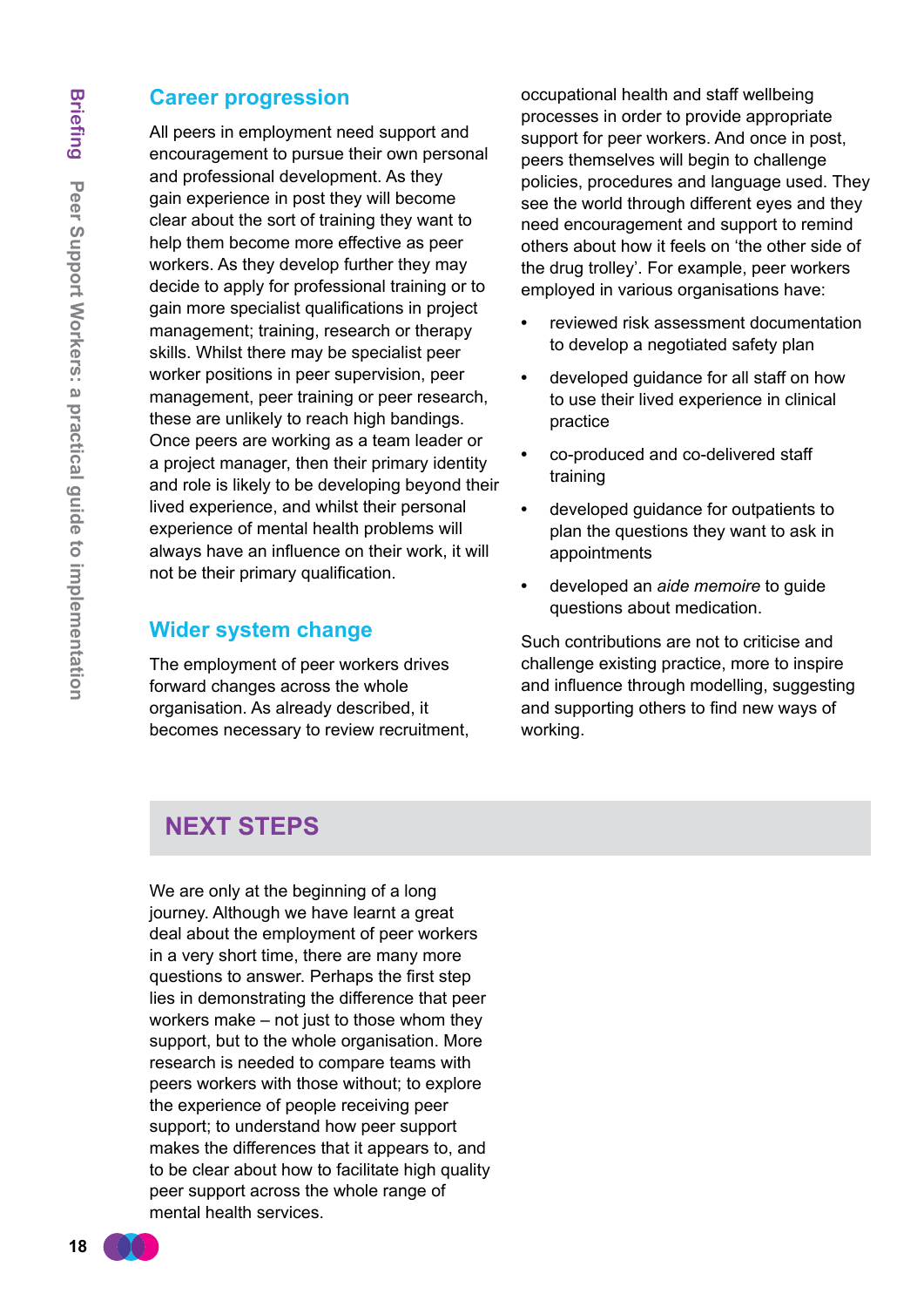# **REFERENCES**

Disability Rights Commission (2007) *Maintaining Standards: Promoting Equality, Professional regulation within nursing, teaching and social work and disabled people's access to these professions*. London: Disability Rights Commission.

Equality Act (2010) London: HMSO.

McLean, J., Biggs, H., Whitehead, I., Pratt, R. & Maxwell, M. (2009) *Evaluation of the Delivering for Mental Health Peer Support Worker Pilot Scheme*. Scotland: Scottish Government Social Research. Available at:

#### **[http://www.scotland.gov.uk/](http://www.scotland.gov.uk/Publications/2009/11/13112054/0) [Publications/2009/11/13112054/0](http://www.scotland.gov.uk/Publications/2009/11/13112054/0)**

Perkins, R., Evenson, E. & Davidson, B. (2000) *The Pathfinder User Employment Programme*. London: South West London and St George's Mental Health NHS Trust.

Perkins, R., Farmer, P. & Litchfield, P. (2009) *Realising Ambitions: Better Employment Support For People With A Mental Health Condition*. Norwich: TSO.

Repper, J. (2013) *Peer Support Workers: Theory and Practice*. London: Centre for Mental Health and NHS Confederation Mental Health Network.

Repper, J. & Carter, T. (2010) *Using personal experience to support others with similar difficulties: A review of the literature on peer support in mental health services*. London: Together/University of Nottingham/NSUN.

# **APPENDICES – SAMPLE DOCUMENTS**

- I. Advert for recruitment
- II. Job description
- III. Sample person specification
- IV. Framework for CRB assessment
- V. Ethical Code of Conduct

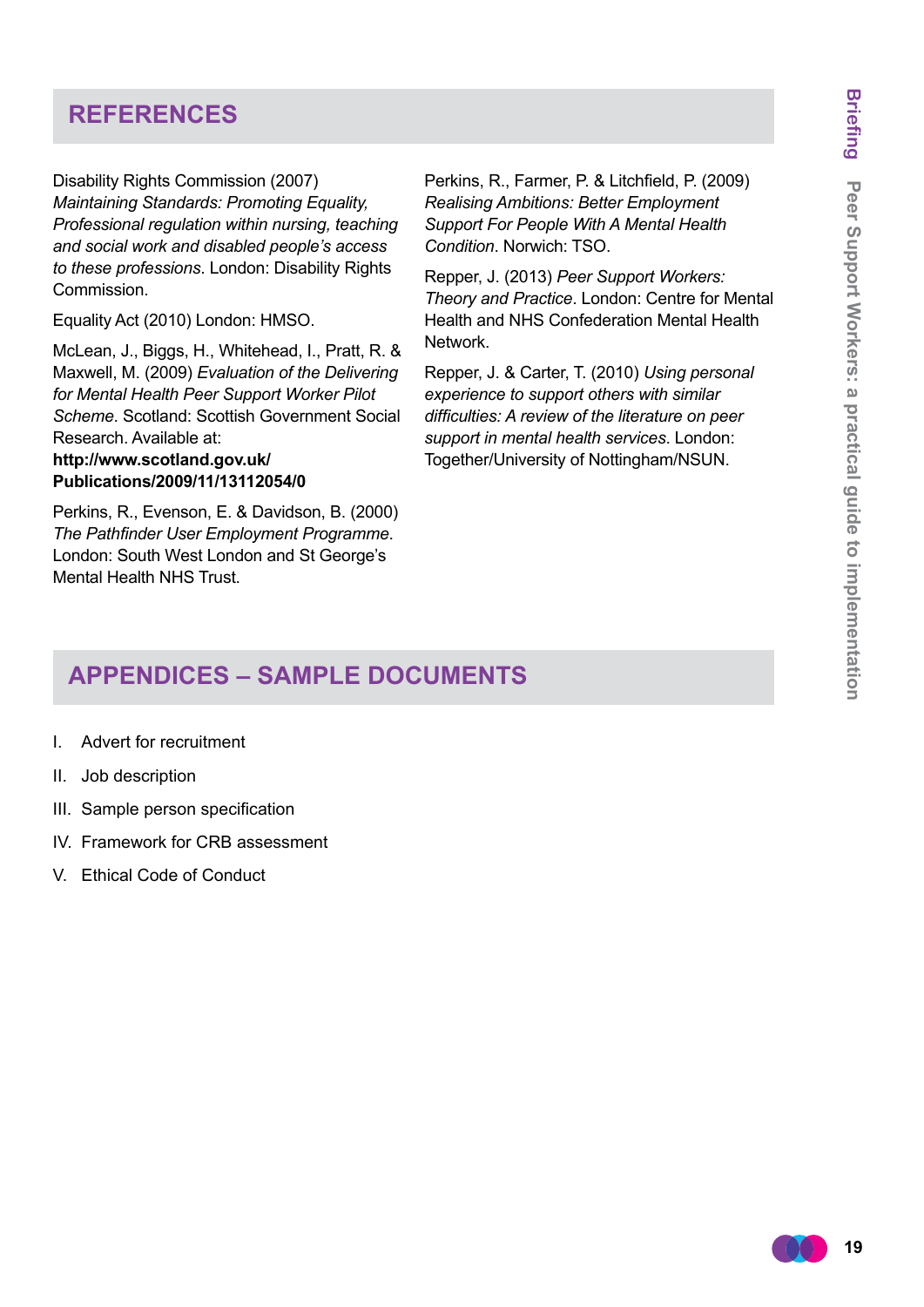# **I. ADVERT FOR RECRUITMENT**

| <b>Job Title</b>                                            | Peer Support Worker                                                                                                                                                                                                                                                                                                                     |
|-------------------------------------------------------------|-----------------------------------------------------------------------------------------------------------------------------------------------------------------------------------------------------------------------------------------------------------------------------------------------------------------------------------------|
| Location                                                    | Mental Health Intensive Care Unit                                                                                                                                                                                                                                                                                                       |
| <b>Job Type</b>                                             | Permanent                                                                                                                                                                                                                                                                                                                               |
| Pay Band                                                    | Band 2                                                                                                                                                                                                                                                                                                                                  |
| <b>Number of Hours</b>                                      | 37.5 or part thereof                                                                                                                                                                                                                                                                                                                    |
| <b>Introduction</b>                                         | Opportunities have arisen for people with lived experience of significant<br>mental distress that have passed Nottinghamshire Healthcare Trust's<br>peer support training programme.                                                                                                                                                    |
|                                                             | The role both encompasses the duties of Health support worker and<br>will additionally enable the PSWs to use their specific expertise to be a<br>valuable resource to both staff and patients within an inpatient setting at<br>Highbury Hospital.                                                                                     |
|                                                             | The role will enable the PSW to draw on their lived experience of mental<br>health challenges to help shape a culture that supports and infuses the<br>concept of recovery in everything we do whilst modelling recovery in<br>individual relationships with people on the unit.                                                        |
|                                                             | The posts will be specifically based on Willows Unit MHICU which caters<br>for a patient group that are experiencing degrees of mental distress that<br>compromise their ability to safely control their behaviours.                                                                                                                    |
| <b>Information</b><br>about the Trust/<br><b>Department</b> | Nottinghamshire Healthcare is one of the country's leading mental health<br>and learning disability service providers, employing over 6000 staff to<br>provide these services over more than 100 sites. The Willows MHICU<br>is a ten-bed unit based at Highbury Hospital in Bulwell. It compromises<br>eight male and two female beds. |
| Key details of the<br>post                                  | The post holder will work under supervision of qualified nurses providing<br>planned support care and interventions with access to peer supervision<br>within the peer support service.                                                                                                                                                 |
| Details of the<br>essential criteria                        | You will have had significant lived experience of mental distress and<br>have attended and passed Nottinghamshire Healthcare NHS Trust's<br>peer worker programme.                                                                                                                                                                      |
| <b>Contact details</b><br>for informal<br>discussion        | For further information please contact XXXXX Ward Manager.                                                                                                                                                                                                                                                                              |

**20**  $CO<sub>2</sub>$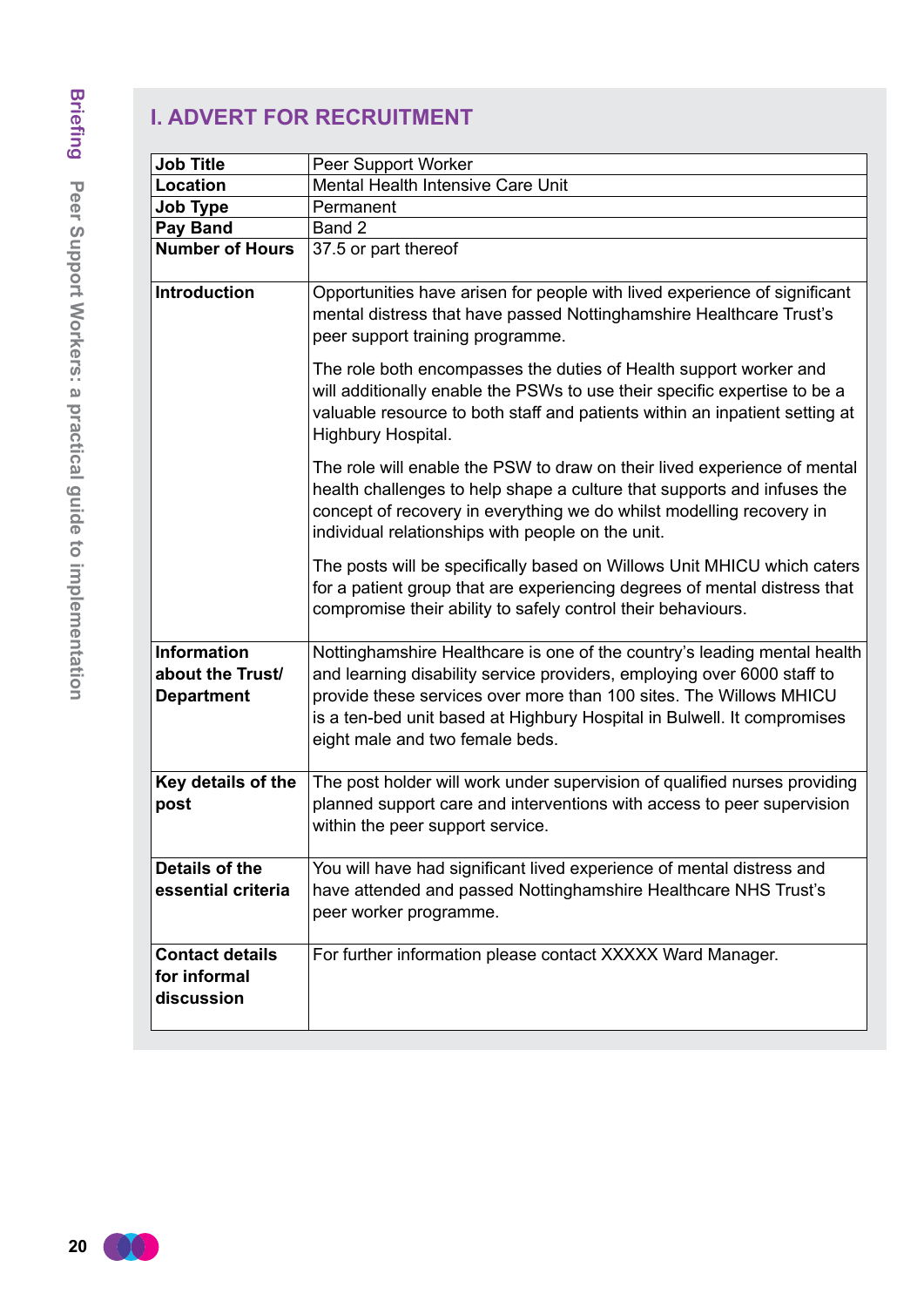#### **II. JOB DESCRIPTION**

#### **Job Title:** Peer Support Worker (PSW)

**Reports to (post title):** Ward Manager / Team Leader

**Role Purpose:** The role of peer support worker has been developed specifically for people who have lived experience of mental distress. Through sharing wisdom from their own experiences, peer support workers will inspire hope and belief that recovery is possible in others.

As an integral and highly valued member of the multi-disciplinary team, the PSW will provide formalised peer support and practical assistance to service users in order for them to regain control over their lives and their own unique recovery process. Within a relationship of mutuality and information sharing, they will promote choice, self-determination and opportunities for the fulfilment of socially valued roles and connection to local communities.

The PSW will act as a recovery champion within the team and an ambassador of recovery for the Trust with external agencies and partner organisations. There is also an expectation that PSWs will be involved in the ongoing development of peer roles in the Trust including the peer support training programme and evaluation.

**KEY ACCOUNTABILITIES PERFORMANCE MEASURES Working Practice** To establish supportive and respectful relationships with people using mental health services. To help people identify their own recovery goals. To support service users to identify and overcome fears within a relationship of empathy and trust. To share ideas about ways of achieving Recovery goals, drawing on personal experiences and a range of coping, self-help and selfmanagement techniques. To assist others to create their own Recovery plans and develop advance directives. To model personal responsibility, self-awareness, self-belief, selfadvocacy and hopefulness. To sign-post to various resources, opportunities and activities within the Trust and in communities to promote choice and informed decision making. To accompany service users to appointments/meetings/activities of their choice and performing a range of practical tasks, aligned to recovery goals. Appropriate professional standards are met. Recovery benchmarking will demonstrate improvements.

**Role Context:** The postholder will be required to work as part of a multidisciplinary team.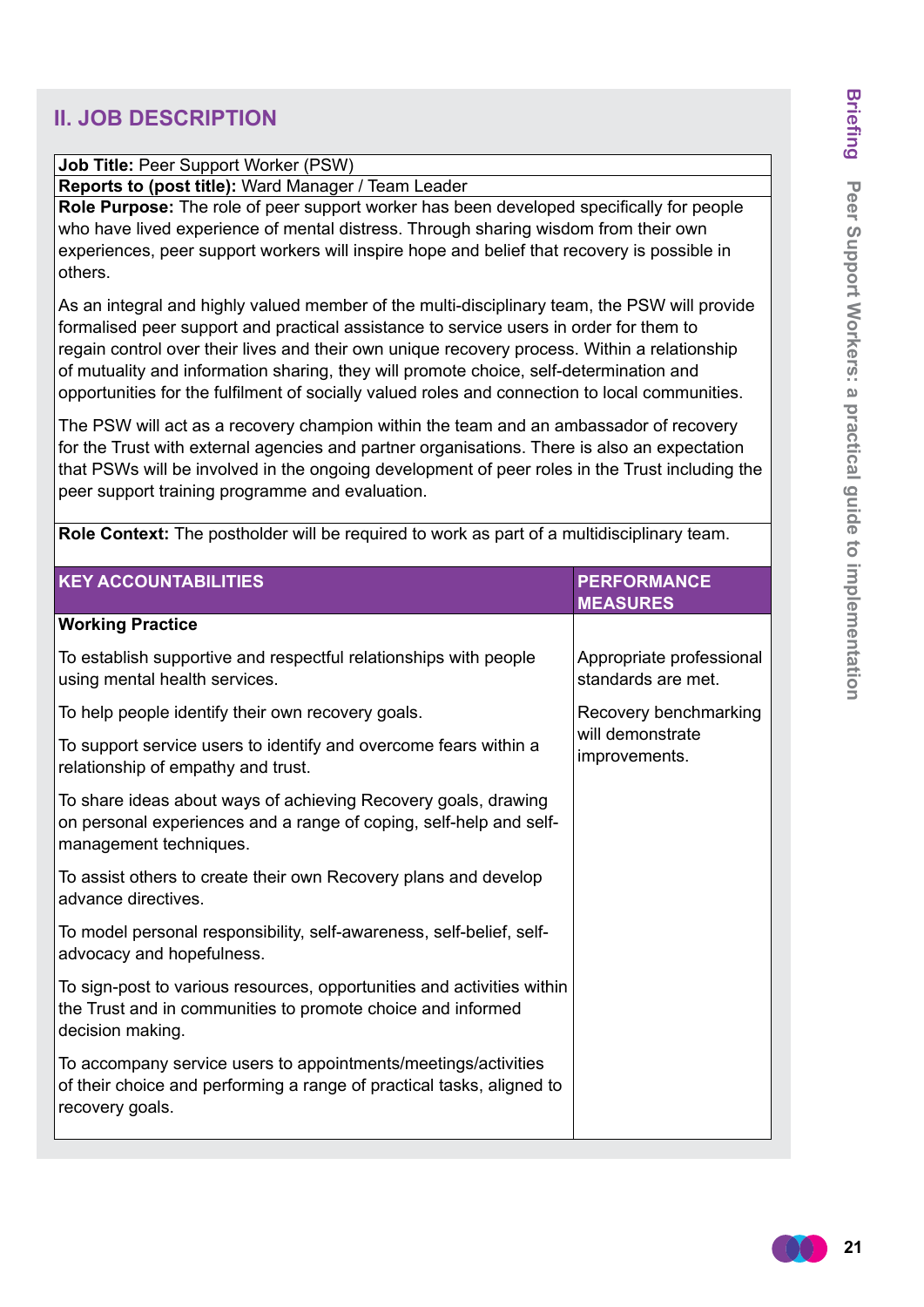| <b>KEY ACCOUNTABILITIES</b>                                                                                                                                                                                                                                                                               | <b>PERFORMANCE</b><br><b>MEASURES</b>                    |
|-----------------------------------------------------------------------------------------------------------------------------------------------------------------------------------------------------------------------------------------------------------------------------------------------------------|----------------------------------------------------------|
| To support the team in promoting a recovery orientated<br>environment by identifying recovery-focused activities and<br>imparting information and education as required.                                                                                                                                  |                                                          |
| To be actively involved in the continued development of the PSW<br>training programme and in the ongoing evaluation of the PSW role.                                                                                                                                                                      |                                                          |
| To abide by the PSW Code of Conduct, so that the central focus of<br>work, inspiring recovery, is not compromised in any way.                                                                                                                                                                             |                                                          |
| To act as an ambassador for the Trust with external agencies and<br>partner organisations.                                                                                                                                                                                                                |                                                          |
| To undertake any other duties which may reasonably be regarded<br>as within the nature of the duties and responsibilities/grade of the<br>post as defined, subject to the proviso that normally any changes of<br>a permanent nature shall be incorporated into the job description in<br>specific terms. |                                                          |
| <b>Education and Development</b>                                                                                                                                                                                                                                                                          |                                                          |
| Attend and complete agreed induction programme.                                                                                                                                                                                                                                                           | Personal development                                     |
| If not completed to attend the Trust's peer support worker training<br>programme.                                                                                                                                                                                                                         | and training targets are<br>met.                         |
| To identify personal developmental needs in conjunction with Line<br>Manager and recovery-focused supervision.                                                                                                                                                                                            | Participation in Personal<br>Development Appraisals.     |
| Work to standards which equate to NVQ Level 3 Care Standards,<br>undertaking further training as necessary.                                                                                                                                                                                               |                                                          |
| To participate in mandatory training as required.                                                                                                                                                                                                                                                         |                                                          |
| Participate in regular supervision including recovery-focused<br>supervision.                                                                                                                                                                                                                             |                                                          |
| Maintain a working knowledge of current trends in mental health,<br>recovery and peer support by reading books, journals and<br>accessing peer support networks.                                                                                                                                          |                                                          |
| <b>Health and Safety</b>                                                                                                                                                                                                                                                                                  |                                                          |
| To work within Health and Safety Policies in accordance with<br>Nottinghamshire Healthcare NHS Trust, Nottinghamshire Social<br>Services Department, Nottingham City Social Services Department,<br>as applicable.                                                                                        | <b>Health and Safety</b><br>Practices are adhered<br>to. |

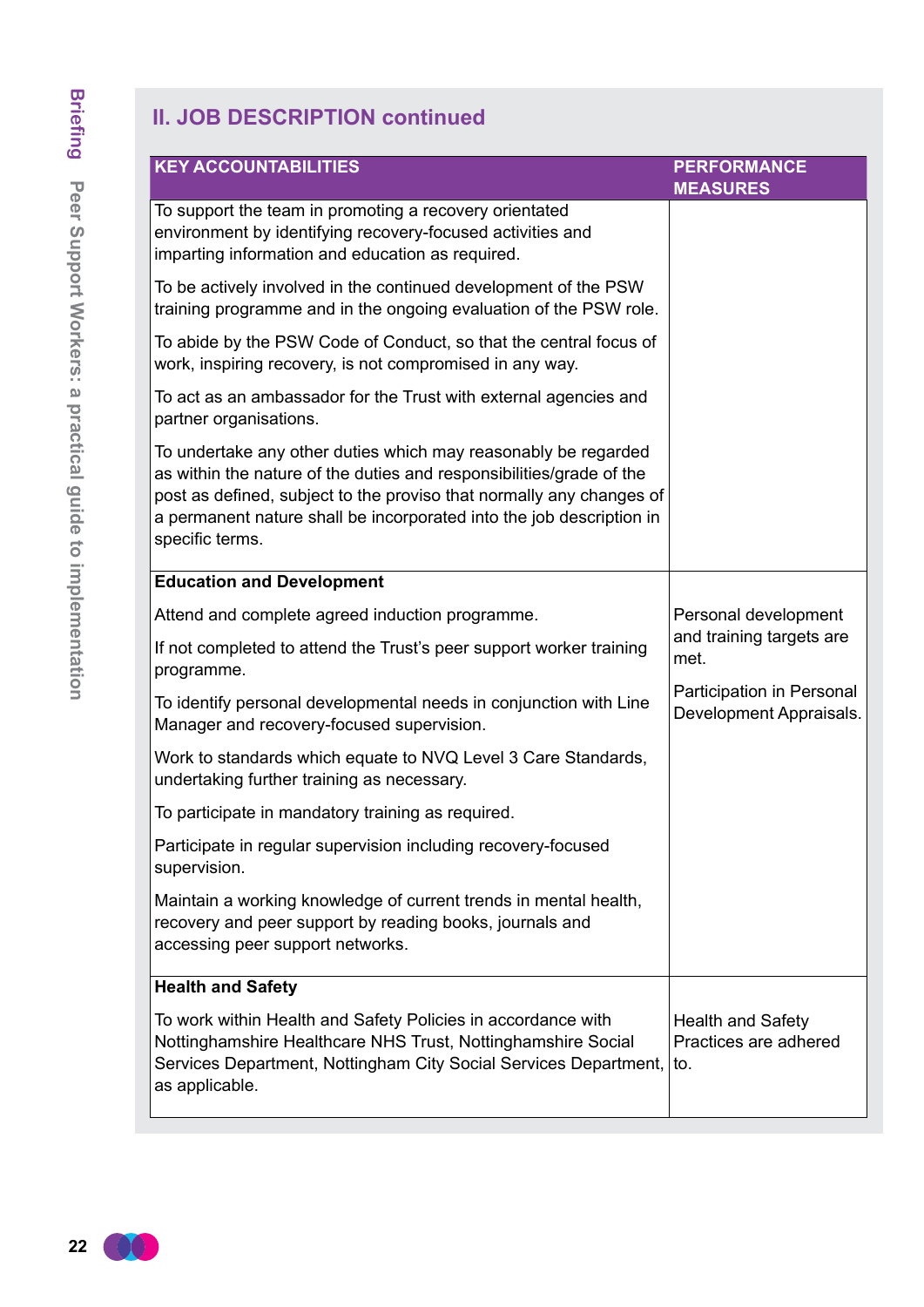| <b>KEY ACCOUNTABILITIES</b>                                                                                                                                                                                                                                                                                                                                                                                                                                 | <b>PERFORMANCE</b>                                                                                |  |  |  |  |
|-------------------------------------------------------------------------------------------------------------------------------------------------------------------------------------------------------------------------------------------------------------------------------------------------------------------------------------------------------------------------------------------------------------------------------------------------------------|---------------------------------------------------------------------------------------------------|--|--|--|--|
|                                                                                                                                                                                                                                                                                                                                                                                                                                                             | <b>MEASURES</b>                                                                                   |  |  |  |  |
| <b>Policies and Procedures</b><br>The duties and responsibilities of the post will be undertaken in<br>accordance with the Policies and Procedures of Nottinghamshire<br>Healthcare NHS Trust and Nottinghamshire Social Services<br>Department, Nottingham City Social Services Department as<br>applicable.                                                                                                                                               | Policies and<br>Procedures are<br>adhered to.                                                     |  |  |  |  |
| <b>Risk</b>                                                                                                                                                                                                                                                                                                                                                                                                                                                 |                                                                                                   |  |  |  |  |
| To assist in risk assessments with multi-disciplinary staff, highlighting<br>any changes in service users presentation relevant to their safety<br>plan and feed back accordingly                                                                                                                                                                                                                                                                           | <b>Risk Assessments</b><br>and safety plans<br>are implemented<br>efficiently and<br>effectively. |  |  |  |  |
| <b>DIMENSIONS</b><br>As a core member of the multidisciplinary team, the PSW will work alongside an agreed                                                                                                                                                                                                                                                                                                                                                  |                                                                                                   |  |  |  |  |
| number of service users on a 1:1 and/or group basis. The PSW will take a lead role in<br>embedding recovery values within the service setting in which they work with other Trust<br>recovery champions. Reporting directly to the Team Leader/Ward manager and under the<br>professional supervision of the Peer Support Worker Lead, the PSW will be responsible for<br>the delivery of peer support interventions as agreed within the peer relationship |                                                                                                   |  |  |  |  |
| <b>SKILLS, KNOWLEDGE AND EXPERIENCE</b>                                                                                                                                                                                                                                                                                                                                                                                                                     |                                                                                                   |  |  |  |  |
| To have lived experience of mental health problems                                                                                                                                                                                                                                                                                                                                                                                                          |                                                                                                   |  |  |  |  |
|                                                                                                                                                                                                                                                                                                                                                                                                                                                             |                                                                                                   |  |  |  |  |
| To have experience of recovering a meaningful life<br>$\bullet$                                                                                                                                                                                                                                                                                                                                                                                             |                                                                                                   |  |  |  |  |
| To have experience of being in a supportive and enabling role<br>$\bullet$                                                                                                                                                                                                                                                                                                                                                                                  |                                                                                                   |  |  |  |  |
| To be computer literate in Microsoft office<br>$\bullet$                                                                                                                                                                                                                                                                                                                                                                                                    |                                                                                                   |  |  |  |  |
| Ability to share personal story of recovery in a professional manner<br>٠                                                                                                                                                                                                                                                                                                                                                                                   |                                                                                                   |  |  |  |  |
| Ability to assist people to develop recovery plans<br>٠                                                                                                                                                                                                                                                                                                                                                                                                     |                                                                                                   |  |  |  |  |
| Ability and willingness to reflect on work practice and be open to constructive feedback<br>٠                                                                                                                                                                                                                                                                                                                                                               |                                                                                                   |  |  |  |  |
| Ability to work in an enabling and creative way<br>٠                                                                                                                                                                                                                                                                                                                                                                                                        |                                                                                                   |  |  |  |  |
| Willingness to support people with a range of needs to meet their recovery goals<br>٠                                                                                                                                                                                                                                                                                                                                                                       |                                                                                                   |  |  |  |  |
| Ability to manage stress and to plan and prioritise workload<br>٠                                                                                                                                                                                                                                                                                                                                                                                           |                                                                                                   |  |  |  |  |
| Ability to carry out practical tasks<br>٠                                                                                                                                                                                                                                                                                                                                                                                                                   |                                                                                                   |  |  |  |  |
| Ability to maintain a healthy home/work life balance<br>٠                                                                                                                                                                                                                                                                                                                                                                                                   |                                                                                                   |  |  |  |  |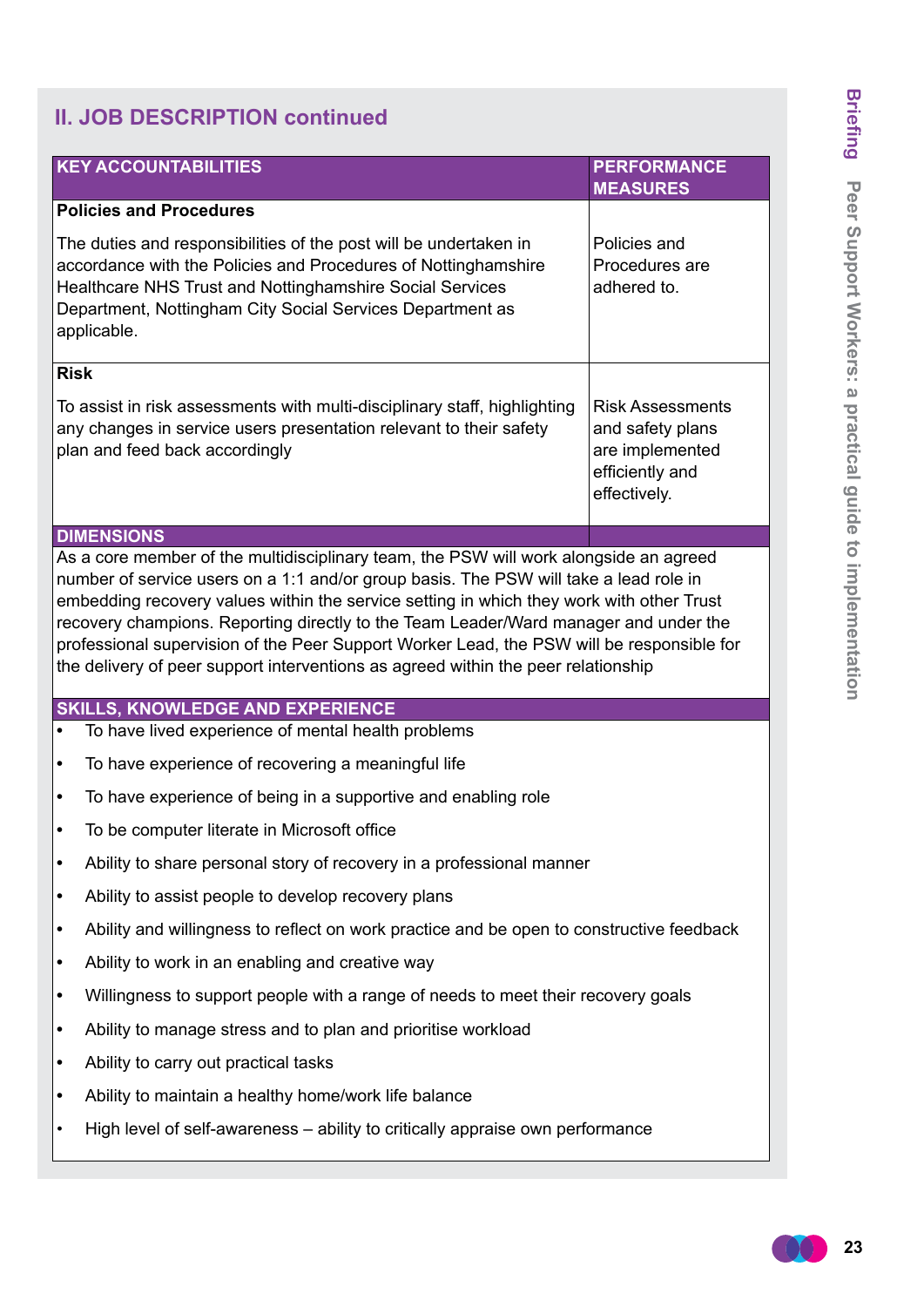#### **SKILLS, KNOWLEDGE AND EXPERIENCE**

- **Critical thinker**
- **•**  Understanding and practical knowledge of recovery
- **•**  Understanding of the issues and concerns of mental health service users
- **•**  Knowledge and commitment to service users rights
- **•**  Understanding of the impact of stigma and discrimination
- **•**  Knowledge of Mental Health Legislation
- **•**  Knowledge of local policies in respect of safeguarding children and the protection of vulnerable adults
- Able to organise and plan own work activities
- NVQ 3 or equivalent level of knowledge training and experience

#### **COMMUNICATION AND RELATIONSHIP SKILLS**

- **Excellent written, verbal and non-verbal communication skills.**
- **•**  To communicate effectively with a range of service users, carers, professionals and agencies
- Receiving highly complex and sensitive information. Persuasive and reassurance skills required
- Ability to develop and maintain sound working relationships with all members of the multidisciplinary teams
- To be aware of professional roles within the therapeutic relationship
- **•**  Willingness to use the Trust IT systems
- Professional in appearance and behaviour
- Able to manage conflict and to help others to do so
- **Good team-working skills**

#### **PHYSICAL EFFORT**

In frequent requirement for movement and handling of service users and objects. May need to travel within service area, as required. Use of breakaway techniques may be required.

#### **EMOTIONAL EFFORT**

The role is emotionally demanding due to the nature of distress experienced by service users and the workers own lived experience. Issues may be encountered which may be emotionally distressing for the workers involved.

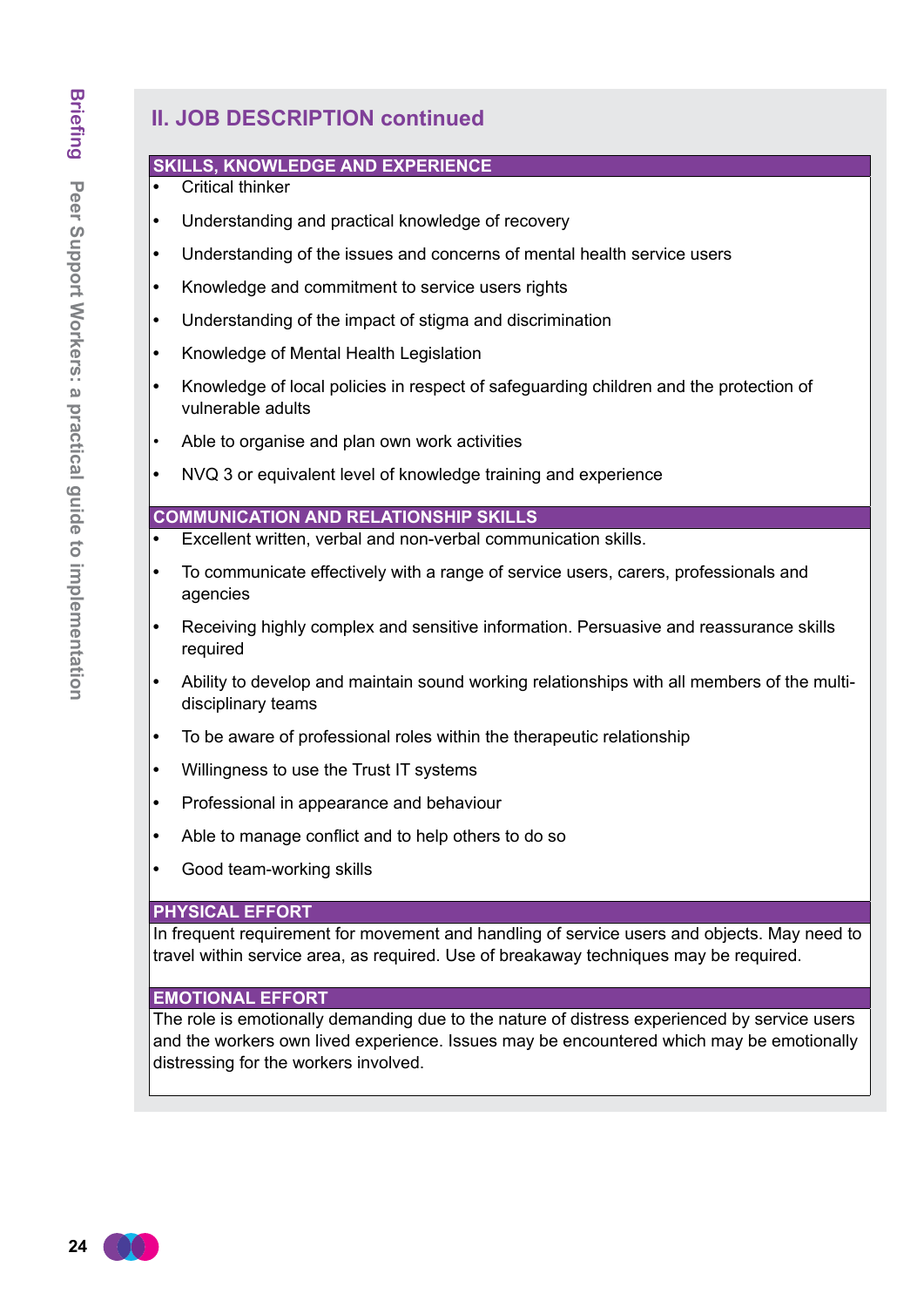#### **WORKING CONDITIONS**

- Frequent exposure to potentially aggressive behaviour from patients, carers and relatives, and occasional actual aggression from patients.
- **•**  The postholder will occasionally become exposed to communicable diseases.
- **•**  The postholder will occasionally come into contact with body fluids and foul linen.

#### **ORGANISATION**

- **Executive Director-Adult Mental Health**
- **•**  General Manager
- **•**  Service Manager
- **Modern Matron**
- **•**  Ward Manager
- **•**  Clinical Team Leader
- **•**  Staff Nurse
- **•**  This Post

#### **SIGNATURES**

After reviewing the questionnaire please sign to confirm agreement

| Post holder:        | Date: |
|---------------------|-------|
| Line Manager:       | Date: |
| Next level Manager: | Date: |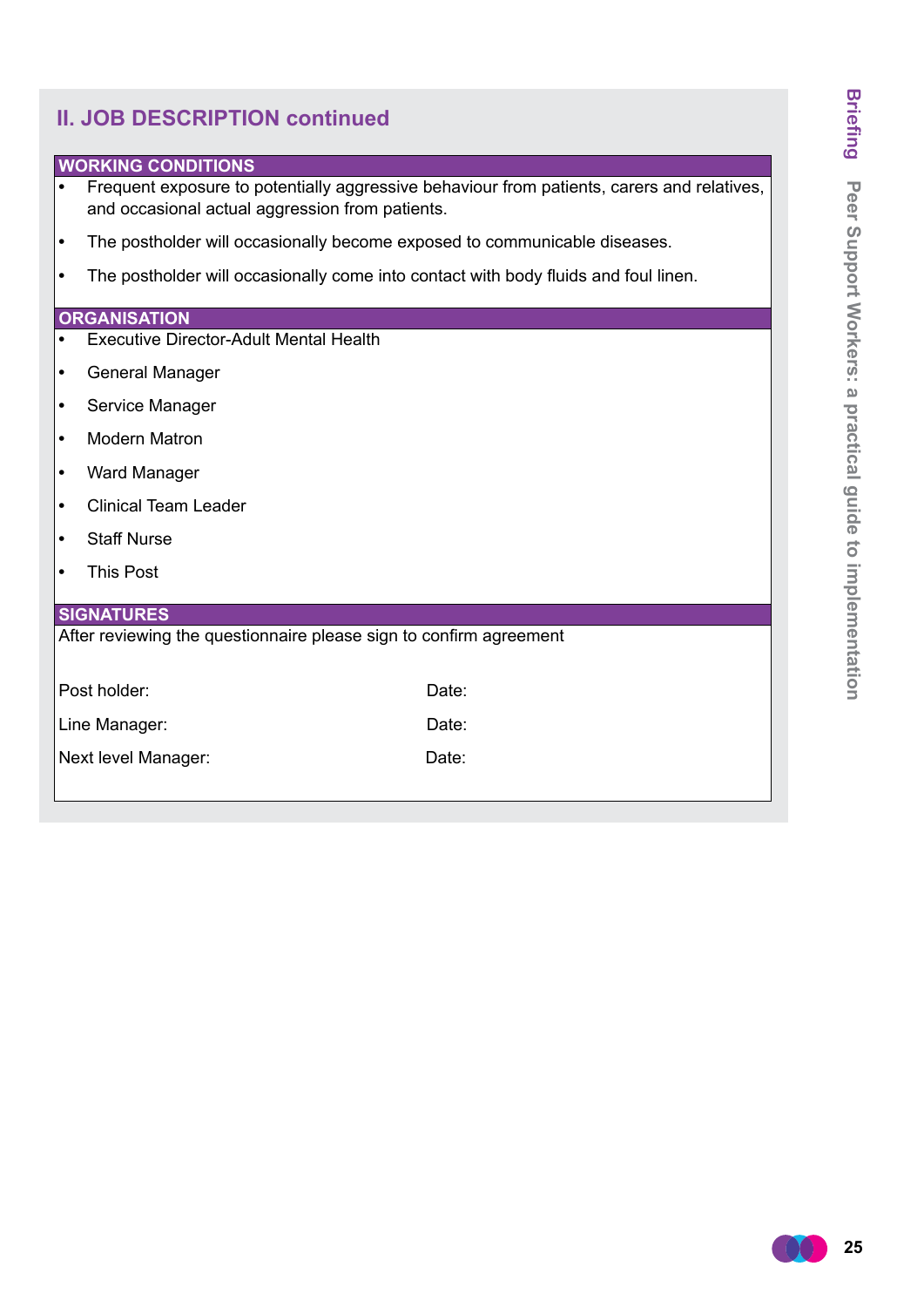# **III. PERSON SPECIFICATION (BAND 2)**

| <b>Attribute</b>                | <b>Essential</b>                                                                                                                                                                                           |    | <b>Weight Desirable</b>                                                                                                                                                                                                                                                                                                                                                             | <b>Weight How</b> |                                  |
|---------------------------------|------------------------------------------------------------------------------------------------------------------------------------------------------------------------------------------------------------|----|-------------------------------------------------------------------------------------------------------------------------------------------------------------------------------------------------------------------------------------------------------------------------------------------------------------------------------------------------------------------------------------|-------------------|----------------------------------|
|                                 |                                                                                                                                                                                                            |    |                                                                                                                                                                                                                                                                                                                                                                                     |                   | <b>identified</b>                |
| Physical<br>Characterisitcs     | Good health record                                                                                                                                                                                         |    |                                                                                                                                                                                                                                                                                                                                                                                     |                   |                                  |
| Qualifications/<br>Professional | Good level of secondary<br>education<br>Completion or willingness to<br>complete the Accredited Peer<br><b>Support Worker Training</b><br><b>Completion of own Wellness</b><br>Recovery Action Plan (WRAP) | 10 | Level of educational<br>attainment to NVQ<br>3/AS Level or<br>equivalent<br><b>Mental Health</b><br>related qualification<br>ie. Certificate in<br><b>Community Mental</b><br>Health or equivalent<br>Willingness to<br>undertake further<br>training in line with<br>the development of<br>peer support                                                                            | 8                 | Application<br>form              |
| Experience                      | Lived experience of mental<br>health problems<br>Experience of recovering a<br>meaningful life<br>Experience of being in a<br>supportive and enabling role<br>Independent living                           | 10 | Psychiatric hospital<br>admission<br>Experience of<br>working in the public<br>sector<br>Experience of<br>working in a team<br>Experience of<br>training, teaching,<br>coaching/mentoring<br>others<br>Experience of using<br>a range of self-<br>management or<br>recovery tools and<br>techniques<br>Experience<br>of working<br>across different<br>organisational<br>boundaries | 8                 | Application<br>Form<br>Interview |

 $\cup$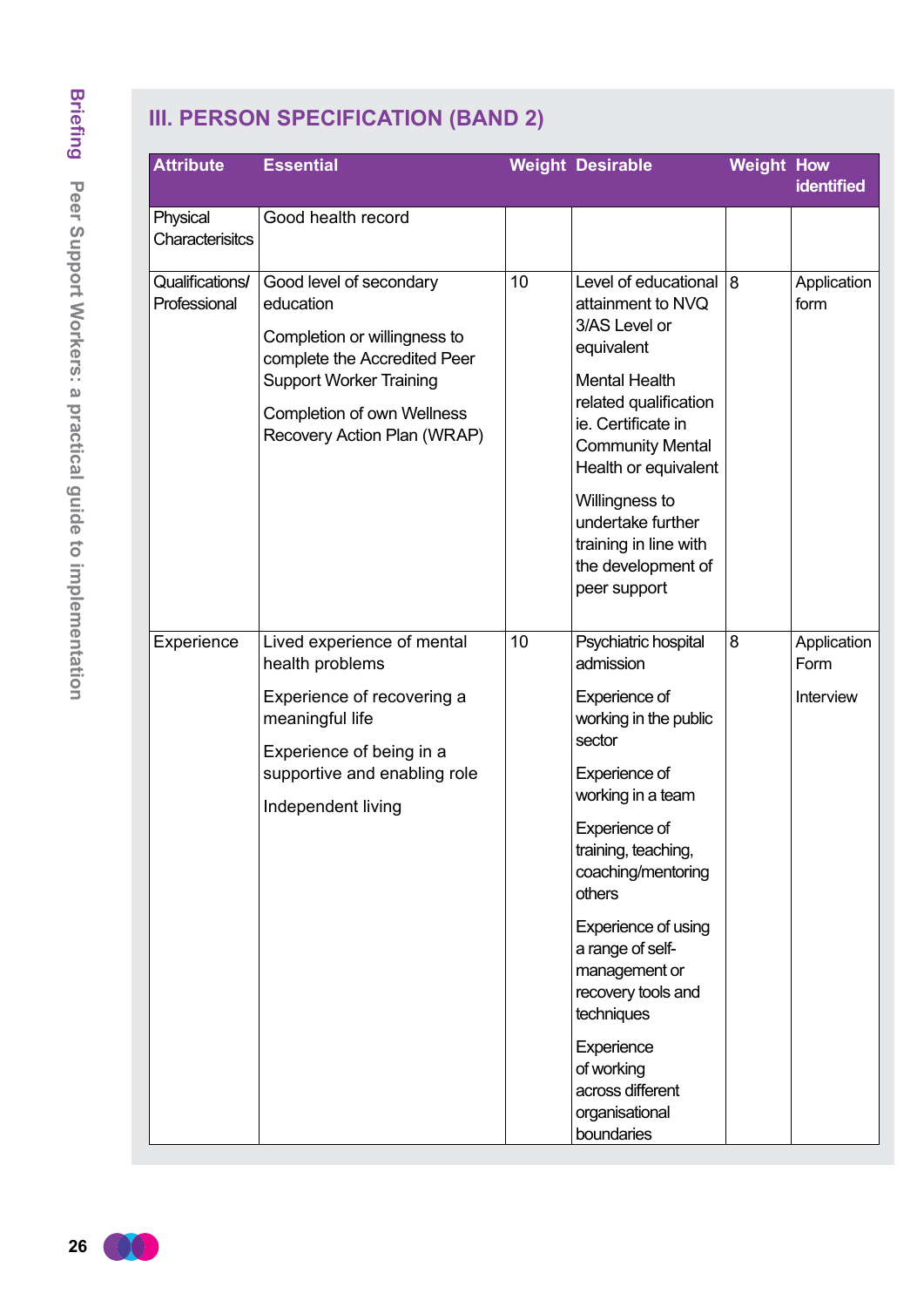# **III. PERSON SPECIFICATION (BAND 2) continued**

| <b>Attribute</b>             | <b>Essential</b>                                                                          |    | <b>Weight Desirable</b>                  | <b>Weight How</b> | <b>identified</b>          |  |           |  |  |
|------------------------------|-------------------------------------------------------------------------------------------|----|------------------------------------------|-------------------|----------------------------|--|-----------|--|--|
| Aptitudes /<br><b>Skills</b> | Excellent written, verbal<br>and non-verbal<br>communication skills.                      | 10 | Computer literate<br>in Microsoft Office |                   | Application<br>form        |  |           |  |  |
|                              | Willingness to use the<br>Trust IT systems                                                |    |                                          |                   | <b>Presentation skills</b> |  | Interview |  |  |
|                              | Able to relate to a wide<br>range of people                                               |    |                                          |                   |                            |  |           |  |  |
|                              | Professional in<br>appearance and behaviour                                               |    |                                          |                   |                            |  |           |  |  |
|                              | Able to manage conflict<br>and to help others to do so                                    |    |                                          |                   |                            |  |           |  |  |
|                              | Ability to maintain a healthy<br>home/work life balance                                   |    |                                          |                   |                            |  |           |  |  |
|                              | High level of self-awareness<br>- ability to critically appraise<br>own performance       |    |                                          |                   |                            |  |           |  |  |
|                              | Ability to demonstrate<br>critical thinking                                               |    |                                          |                   |                            |  |           |  |  |
|                              | Good team-working skills                                                                  |    |                                          |                   |                            |  |           |  |  |
|                              | Ability to share personal<br>story of recovery in a<br>professional manner                |    |                                          |                   |                            |  |           |  |  |
|                              | Ability to assist people<br>to develop recovery plans                                     |    |                                          |                   |                            |  |           |  |  |
|                              | Willingness to reflect on work<br>practice and be open<br>to constructive feedback        |    |                                          |                   |                            |  |           |  |  |
|                              | Ability to work in an<br>enabling and creative way                                        |    |                                          |                   |                            |  |           |  |  |
|                              | Willingness to support<br>people with a range of<br>needs to meet their<br>recovery goals |    |                                          |                   |                            |  |           |  |  |
|                              | Ability to manage stress<br>and to plan and prioritise<br>workload                        |    |                                          |                   |                            |  |           |  |  |
|                              | Ability to carry out practical tasks                                                      |    |                                          |                   |                            |  |           |  |  |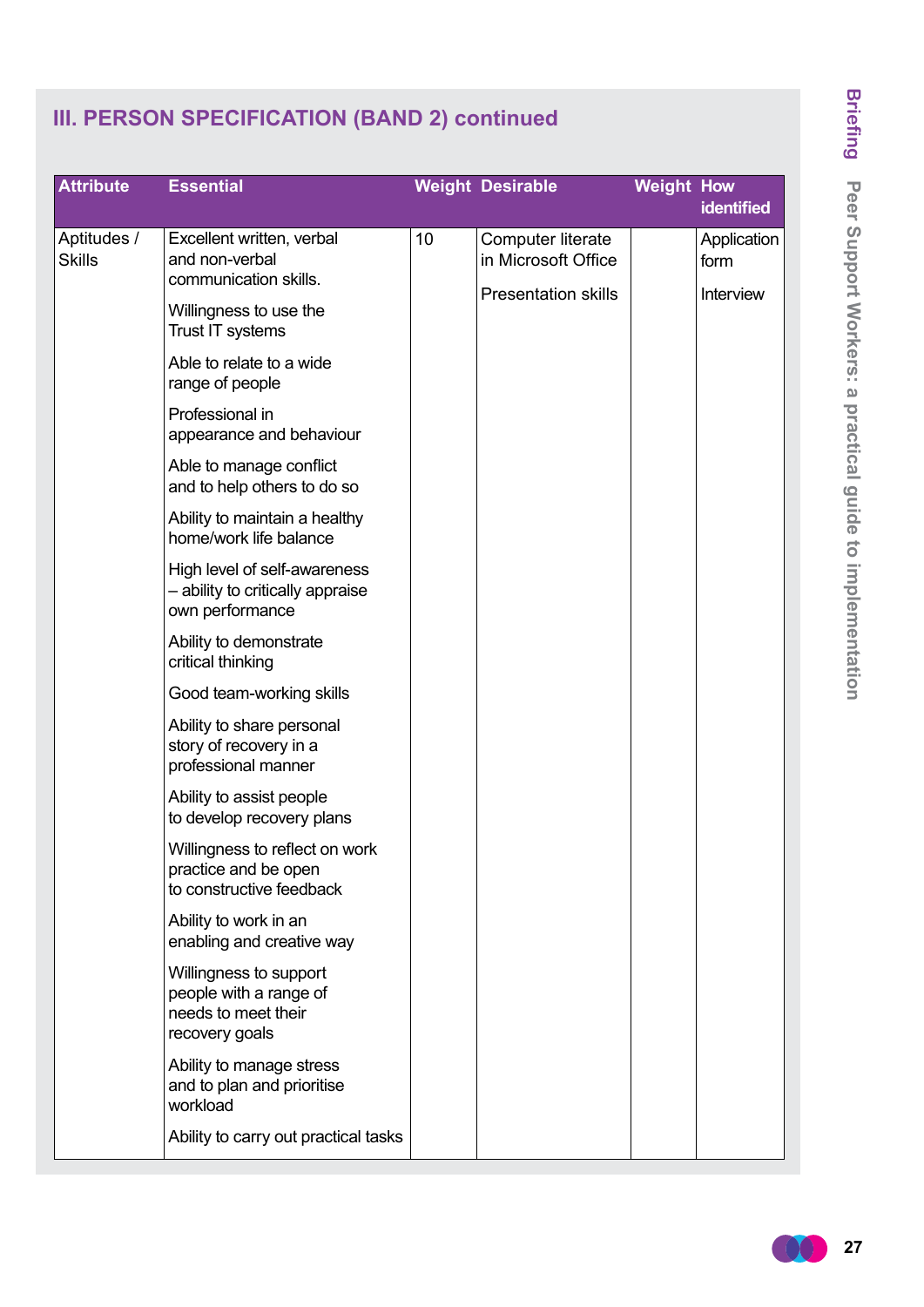# **III. PERSON SPECIFICATION (BAND 2) continued**

| <b>Attribute</b>            | <b>Essential</b>                                                                           |    | <b>Weight Desirable</b> | <b>Weight How</b> | <b>identified</b>   |
|-----------------------------|--------------------------------------------------------------------------------------------|----|-------------------------|-------------------|---------------------|
| Dispositional               | Range of life experiences                                                                  | 10 |                         |                   | Interview           |
| <b>Attributes</b>           | Good team worker                                                                           |    |                         |                   |                     |
|                             | Ability to use initiative                                                                  |    |                         |                   |                     |
|                             | Reliable                                                                                   |    |                         |                   |                     |
|                             | Flexible                                                                                   |    |                         |                   |                     |
|                             | Resourceful                                                                                |    |                         |                   |                     |
|                             | Good organisational skills<br>including time management                                    |    |                         |                   |                     |
|                             | Supportive to other colleagues                                                             |    |                         |                   |                     |
|                             | Able to demonstrate a patient,<br>non-judgmental, respectful and<br>compassionate attitude |    |                         |                   |                     |
| Contractual<br>Requirements | Must be able to travel to a range<br>of locations by own or by public                      | 10 |                         |                   | Application<br>Form |
|                             | transport                                                                                  |    |                         |                   | Interview           |

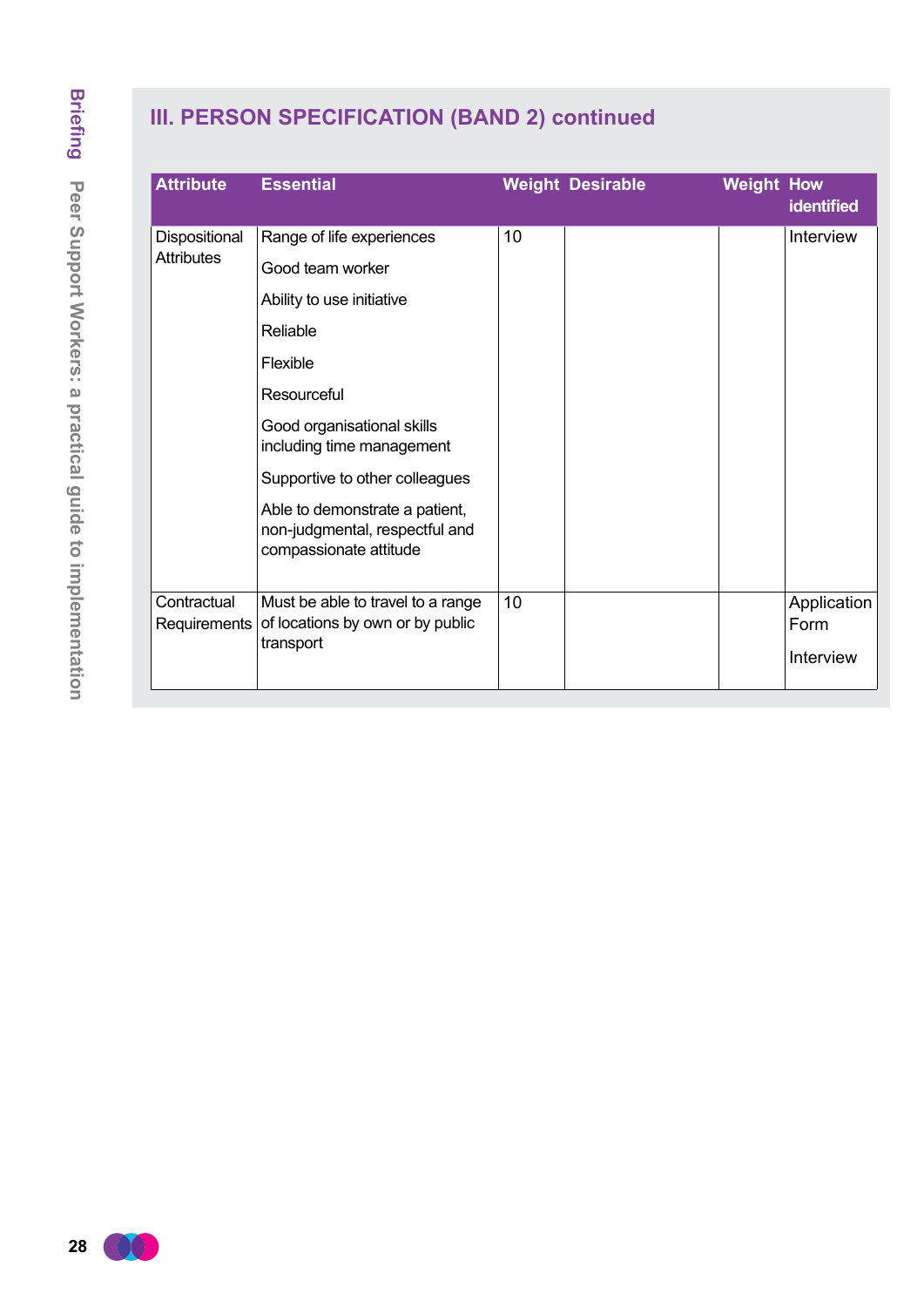# **Briefing** Peer Support Workers: a practical guide to implementation **Peer Support Workers: a practical guide to implementation**

# **IV. FRAMEWORK FOR DBS ASSESSMENT**

#### **This framework should not be completed until the attached guidance notes have been read.**

| <b>Attribute</b>                              | <b>Essential</b>                                                                                                                                                                                                                           |    | <b>Weight Desirable</b>                                                                                                                                             | <b>Weight How</b> | <b>identified</b>                |
|-----------------------------------------------|--------------------------------------------------------------------------------------------------------------------------------------------------------------------------------------------------------------------------------------------|----|---------------------------------------------------------------------------------------------------------------------------------------------------------------------|-------------------|----------------------------------|
| <b>Qualifications:</b><br>Academic/<br>Craft/ | Relevant lived experience of<br>significant emotional / mental<br>distress                                                                                                                                                                 | 10 |                                                                                                                                                                     | 5                 | Application<br>form              |
| Professional                                  | Completed and passed<br>Nott's Healthcare Peer<br><b>Support Training Programme</b>                                                                                                                                                        | 10 |                                                                                                                                                                     |                   |                                  |
| Further<br>training                           | Shows aptitude and desire to<br>complete further training                                                                                                                                                                                  | 10 | <b>MVA</b>                                                                                                                                                          | 5                 | Application<br>form<br>Interview |
| <b>Work</b><br>Experience                     | Ability to demonstrate has<br>reflected on challenges<br>involved in working on<br><b>Mental Health ward</b><br>Has developed an<br>awareness through reflection<br>/ experience of how their<br>personal attributes will apply<br>to role | 10 | Ability to<br>demonstrate<br>transferable skills<br>Knowledge of:<br>Developments in<br><b>Mental Health</b><br>Policies and<br>procedures.<br>Team/MDT<br>working. | 5                 | Application<br>form<br>Interview |
|                                               |                                                                                                                                                                                                                                            |    | <b>Issues around</b><br><b>Acute Care</b>                                                                                                                           |                   |                                  |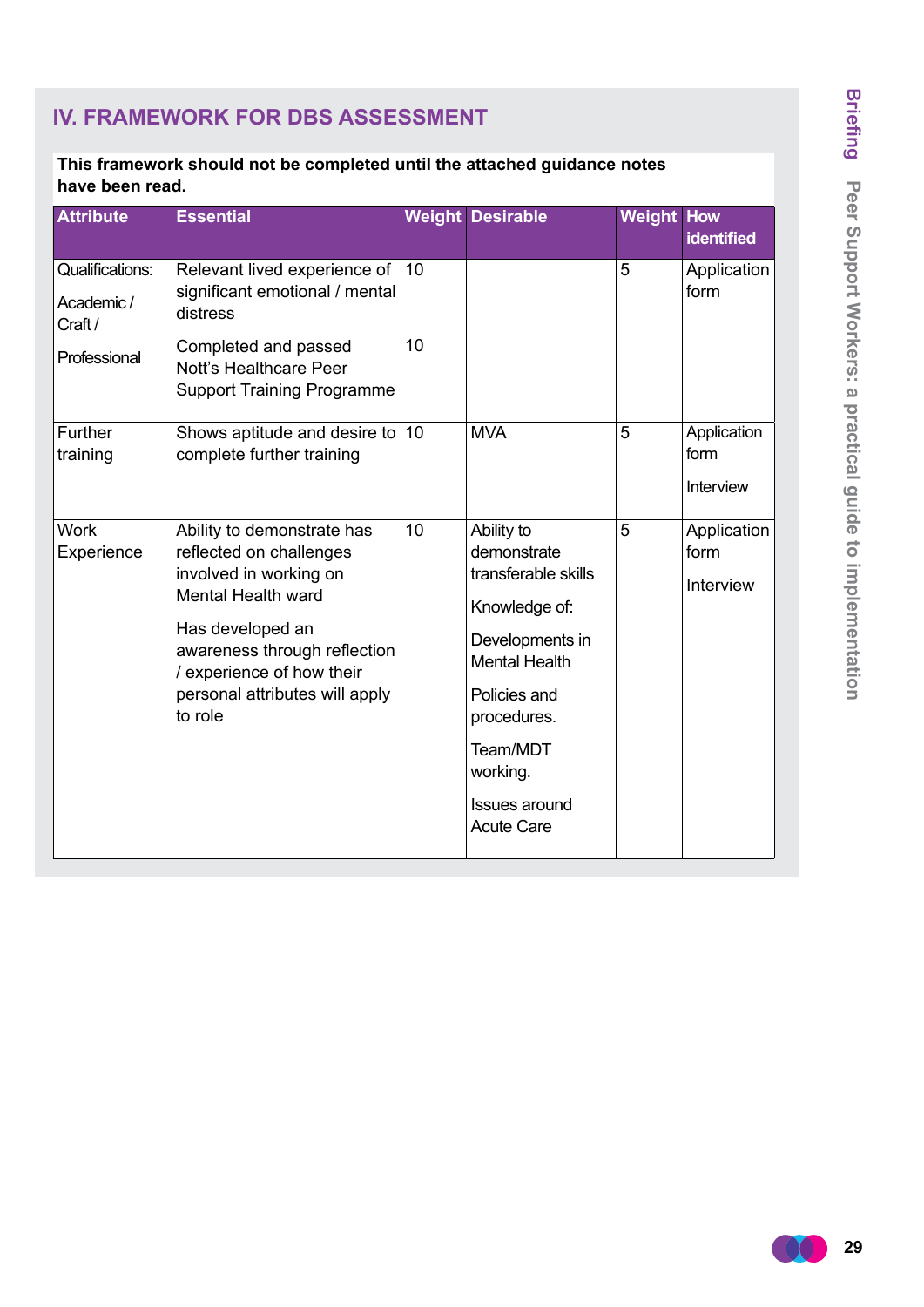# **IV. FRAMEWORK FOR DBS ASSESSMENT continued**

| <b>Attribute</b>                           | <b>Essential</b>                                                                                                                                                                                              |    | <b>Weight Desirable</b>                                                                            | <b>Weight How</b> | identified |
|--------------------------------------------|---------------------------------------------------------------------------------------------------------------------------------------------------------------------------------------------------------------|----|----------------------------------------------------------------------------------------------------|-------------------|------------|
| Aptitudes /<br><b>Skills</b>               | Effective communication<br>skills including literacy.                                                                                                                                                         | 10 | Awareness of<br>needs of distressed<br>people                                                      | 5                 | Interview  |
|                                            | Effective team working<br>Positive attitude towards<br>people<br>Knowledge of key concepts<br>of recovery model                                                                                               |    | Awareness of how<br>to use self to meet<br>needs of distressed<br>individuals<br>Computer literate |                   |            |
| Dispositional<br><b>Attributes</b>         | Flexible/adaptable.<br>Caring/diplomacy.<br>Ability to work with people<br>displaying anger/distress.<br>Ability to identify own stress<br>and awareness of how to<br>manage this<br>Motivated and Self aware | 5  |                                                                                                    |                   | Interview  |
| <b>Interests</b><br>(including<br>leisure) | Evidence of awareness of<br>need for healthy work life<br>balance                                                                                                                                             | 5  |                                                                                                    | 5                 | Interview  |
| Contractual<br>Requirements                | Day/night rotation. Ability<br>to work over a 24 hour rota<br>(Hours to reflect need of the<br>service, including unsocial<br>hours, bank holidays.)<br>Good attendance                                       |    |                                                                                                    |                   |            |

**This framework should not be completed until the attached guidance notes have been read.**

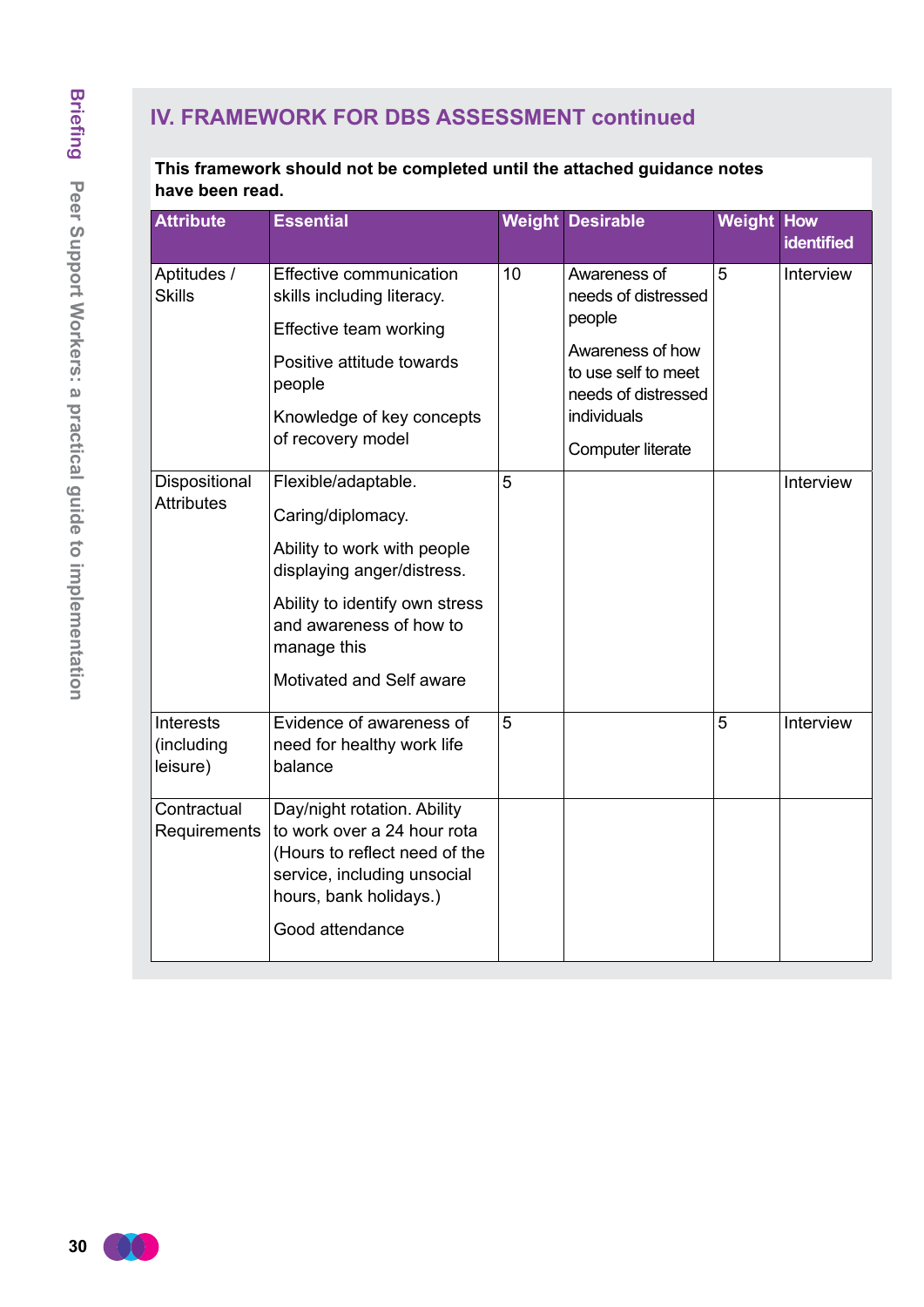## **V. ETHICAL CODE OF CONDUCT**

*"Ethical issues are moral-value issues suggesting that some ways of acting are bad, good, wrong, or right. Related differences of opinion are at the heart of different points of view about the 'best way to live,' the most moral way to behave toward others, and how to structure society. They require ongoing debates by their very nature\**.

The following principles will guide Peer Support Workers (PSWs) in their various roles, relationships and responsibilities. However, given the nature of ethical issues, it is recommended that dilemmas that arise in practice are discussed in detail in supervision.

- **1.** The primary responsibility of PSWs is to help individuals achieve their goals guided by the principles of Recovery:
	- **•**  Inspiring Hope
	- **•**  Facilitating Opportunity
	- Handing back control of difficulties, the way they are treated and their lives as a whole.
- **2.** PSWs will also conduct themselves in a manner that fosters their own recovery.
- **3.** PSWs will share stories of their own recovery as appropriate, in particular the factors that promote their recovery.
- **4.** PSWs will, at all times, respect the rights and dignity of those they serve.
- **5.** PSWs will never intimidate, threaten, harass, use undue influence, physical force, or verbal abuse, or make unwarranted promises of benefits to the individuals they serve.
- **6.** PSWs will not practice, condone, facilitate, or collaborate in any form of discrimination on the basis of ethnicity, race, sex, sexual orientation, age, religion, national origin, marital status, political belief, mental or physical disability, or any other preference or personal characteristic, condition, or state.
- **7.** PSWs will always recommend that the people with whom they work make their own decisions in all matters when dealing with other professionals. PSWs may advocate on their behalf, but always with the goal of handing back control.
- **8.** PSWs will respect the privacy and confidentiality of those they serve.
- **9.** PSWs will not work when under the influence of drugs and alcohol
- **10.** PSWs will work towards full integration of the people with whom they work into the communities of their choice and will promote the inherent value of those individuals to those communities.
- **11.** PSWs will not enter into personal relationships or commitments that conflict with the interests of those they serve.
- **12.** PSWs will never engage in sexual/intimate activities with the consumers they serve.

This code of conduct was developed by peer workers on the Nottingham PSW training in 2010.

\*Gambrill, E. (2006) *Social work practice: A critical thinker's guide*. Oxford: Oxford University Press.